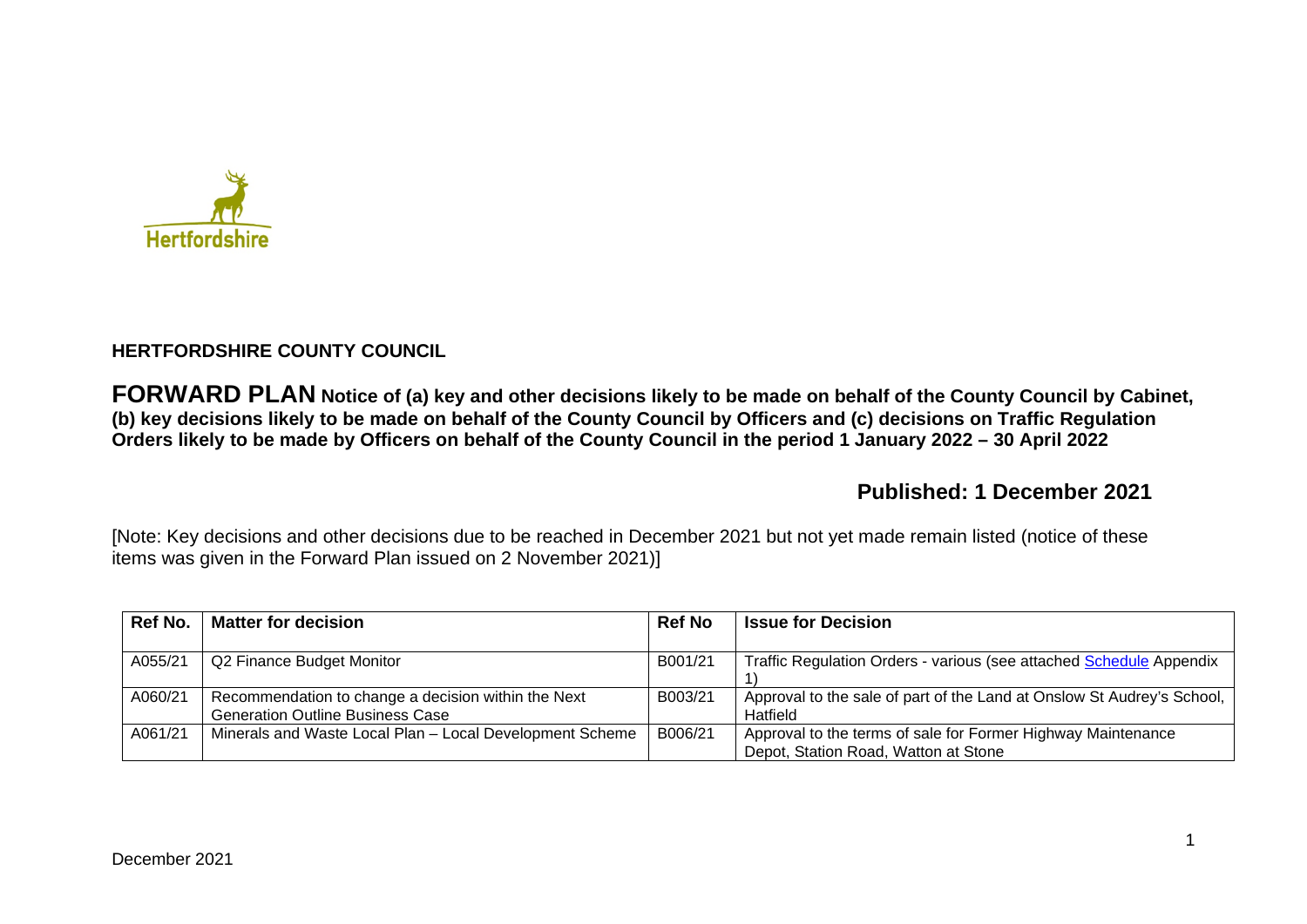| A071/21 | Whether to publish a statutory notice on the proposal to close<br>the residential provision at Falconer School, Bushey, a<br>community special school, from September 2022                                                                                                                                                                            | B007/21 | Approval to the terms of sale for Land at Foxgrove Path, South Oxhey                                                                                 |
|---------|-------------------------------------------------------------------------------------------------------------------------------------------------------------------------------------------------------------------------------------------------------------------------------------------------------------------------------------------------------|---------|------------------------------------------------------------------------------------------------------------------------------------------------------|
| A072/21 | Whether or not to agree to the proposal to consolidate the<br>North Herts Education Support Centre (NH ESC) onto one site<br>in Letchworth from Spring 2024 and whether to approve the<br>associated capital costs, after taking into consideration the<br>outcome of the non-statutory 5 week public consultation that<br>closed on 2 November 2021. | B008/21 | Approval to the terms of sale for Former Little Furze JMI School,<br>Gosforth Lane, South Oxhey                                                      |
| A073/21 | Whether or not to authorise the publication of a statutory<br>notice on the proposal to close Hexton JMI School on 31<br>August 2022                                                                                                                                                                                                                  | B011/21 | Land and building at Meadowbank, Alexandra Road, Kings Langley -<br>Appropriation to Adult Care Services                                             |
| A074/21 | Whether or not to authorise the publication of a statutory<br>notice on the proposal to close Wareside C of E Primary<br>School on 31 August 2022                                                                                                                                                                                                     | B019/21 | HCC2112728 - Re-Fit of Hertfordshire County Council Stevenage<br><b>Offices</b>                                                                      |
| A075/21 | Draft Integrated Plan 2022/2023 - 2025/2026                                                                                                                                                                                                                                                                                                           | B026/21 | Single Tender Action for Midpoint Intensive Enablement Service                                                                                       |
| A032/21 | Future of Buntingford Recycling Centre                                                                                                                                                                                                                                                                                                                | B030/21 | HCC2112744 - Care Provider for new care home development at<br>Little Furze, South Oxhey                                                             |
| A044/21 | To inform on the proposed pattern of provision and seek<br>agreement to consult on Specialist Resource Provision in<br>mainstream schools (Phase 2 - Primary)                                                                                                                                                                                         | B037/21 | Approval of Enabling Agreement and surrender of lease of land at<br>Onslow St Audrey's School, Hatfield                                              |
| A059/21 | Domestic Abuse Strategy                                                                                                                                                                                                                                                                                                                               | B038/21 | Approval of the final terms of the 125-year peppercorn lease for the<br>new special school at Woodside, Welwyn Garden City.                          |
| A068/21 | Q3 Finance Budget Monitor                                                                                                                                                                                                                                                                                                                             | B044/21 | The Supply of Catering Disposables                                                                                                                   |
| A069/21 | Highway Infrastructure Asset Management Plan: Asset<br>Performance Report 2020/21                                                                                                                                                                                                                                                                     | B049/21 | Demolition of the Former Little Furze Primary School, South Oxhey.                                                                                   |
| A070/21 | Approval for the purchase of 31 acres at Long Lane,<br>Rickmansworth for educational use.                                                                                                                                                                                                                                                             | B056/21 | Contract Award for Midpoint Intensive Enablement Service                                                                                             |
| A076/21 | Delivery strategy for a new Garden Village in Cheshunt                                                                                                                                                                                                                                                                                                | B057/21 | Award of Framework for spot providers                                                                                                                |
| A077/21 | Land remediation and property development strategy for<br>Chequersfield, Welwyn Garden City                                                                                                                                                                                                                                                           | B061/21 | Washroom Services for all HCC sites - Award of Contract                                                                                              |
| A078/21 | Corporate Complaint Policy - Approval                                                                                                                                                                                                                                                                                                                 | B064/21 | Reinforced Autoclaved Aerated Concrete (RAAC) repair and<br>replacement of roofs containing this form of concrete                                    |
| A079/21 | Public Engagement & Consultation on the Integrated Plan<br>Proposal                                                                                                                                                                                                                                                                                   | B069/21 | HCC2113017 - Batch 63 Cluster 2 - Hertford St Andrews C of E<br>Primary School & Wheatcroft Primary School - Mechanical &<br><b>Electrical Works</b> |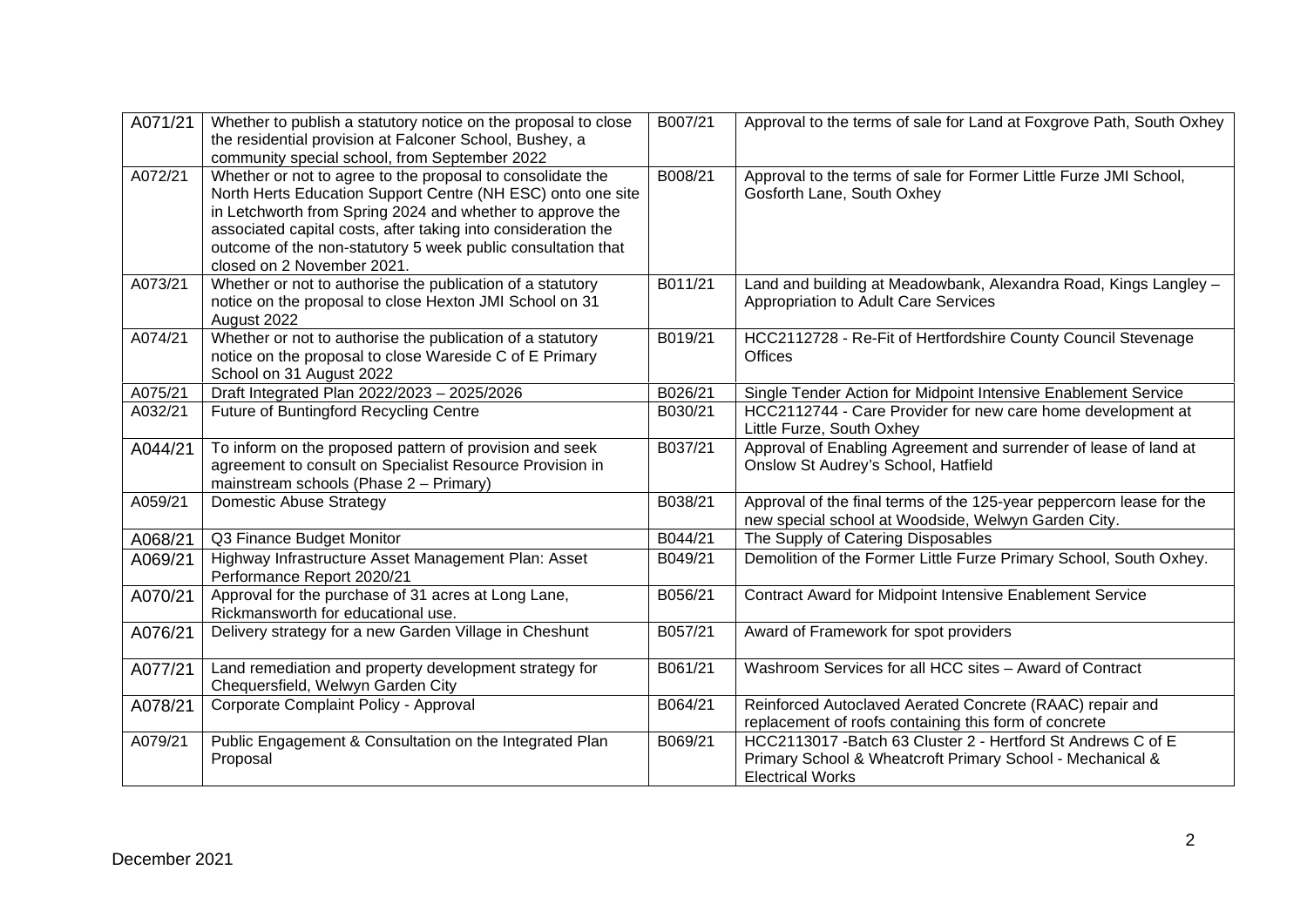| A080/21 | Integrated Plan 2022/2023 - 2025/2026                                                                             | B070/21 | HCC2113018 - Batch 63 Cluster 3 - Coates Way JMI and Nursery<br>School & London Colney Primary School & Nursery Mechanical &<br><b>Electrical Works -</b> |
|---------|-------------------------------------------------------------------------------------------------------------------|---------|-----------------------------------------------------------------------------------------------------------------------------------------------------------|
| A081/21 | Overview & Scrutiny Committee Report on the Integrated Plan<br>Proposals                                          | B071/21 | HCC2113019 - Batch 63 Cluster 4 - Widford School & Tonwell St<br>Mary's C of E Primary School - Mechanical & Electrical Works                             |
| A082/21 | Service Cabinet Panels Comments on the Integrated Plan<br>Proposals                                               | B072/21 | HCC2113020 - Batch 63 Cluster 5 - South Hill Primary School -<br><b>Mechanical &amp; Electrical Works</b>                                                 |
| A083/21 | Minerals and Waste Local Plan: Sustainability Appraisal<br>Scoping Report and Waste Facilities Design Guide       | B073/21 | HCC2113005 - Batch 66 Cluster 1 Commonswood School, Welwyn<br>Garden City - Roofing Works                                                                 |
| A084/21 | <b>Family Hubs Strategy</b>                                                                                       | B074/21 | HCC2113006 - Batch 66 Cluster 2 Roger de Clare C of E (VC) First &<br>Nursery School, Puckeridge - Roofing Works                                          |
| A085/21 | Adult Disability Service Accommodation Strategy                                                                   | B075/21 | HCC2113007 - Batch 59 Cluster 1 Ickleford Primary School, Ickleford<br>- Roofing Works                                                                    |
| A089/21 | <b>Agreement of Hertfordshire County Council's new</b><br>strategic/ corporate plan                               | B076/21 | HCC2113008 - Batch 59 Cluster 2 Ashlyns School, Berkhamsted -<br><b>Roofing Works</b>                                                                     |
| A090/21 | Highways 2022/23 Integrated Works and Procurement<br><b>Routes</b>                                                | B078/21 | The Supply Pulpboard                                                                                                                                      |
| A067/21 | Adoption of the Hertfordshire County Council's Tree and<br><b>Woodland Strategy</b>                               | B079/21 | The Supply of Laminating Pouches                                                                                                                          |
| A086/21 | <b>Highways Drainage Strategy</b>                                                                                 | B085/21 | Provision of a dynamic Purchase System for School Coach and Local<br><b>Bus Operators</b>                                                                 |
| A087/21 | Hertfordshire Mental Health Strategy 2022-2027                                                                    | B089/21 | HCC2113182<br>Provision of consultancy services to Adult Care Services construction<br>projects                                                           |
| A015/21 | Consider the future of Land North of Roysia School, Royston                                                       | B092/21 | HCC2113175 - Kings Langley Primary School, Kings Langley - Batch<br>60 Cluster 1 - Roofing Works                                                          |
| A018/21 | Consider the future of Land at 2B Star Street<br>in connection with the existing library at 87 High Street, Ware. | B093/21 | HCC2113176 -Andrews Lane Primary School, Cheshunt - Batch 64<br>Cluster 1 - Roofing Works                                                                 |
| A088/21 | Procurement of Adult Care Service Housing Management<br>Provider                                                  | B094/21 | HCC2113177 - Middleton School, Ware - Batch 64 Cluster 2 -<br><b>Roofing Works</b>                                                                        |
| A091/21 | Covid-19 Recovery Strategy - Biannual update Report                                                               | B095/21 | HCC2113178 - Pixies Hill Primary School, Hemel Hempstead &<br>Garden Fields JMI School, St Albans - Batch 64 Cluster 3 - Roofing<br>Works                 |
|         |                                                                                                                   | B100/21 | HCC2113221 - The Lea Primary School & Nursery, Harpenden &<br>Malvern Way Infant & Nursery School, Croxley Green - Roofing<br>Works                       |
|         |                                                                                                                   | B101/21 | HCC2113222 - Icknield Infant & Nursery School, Letchworth - Roofing<br>Works                                                                              |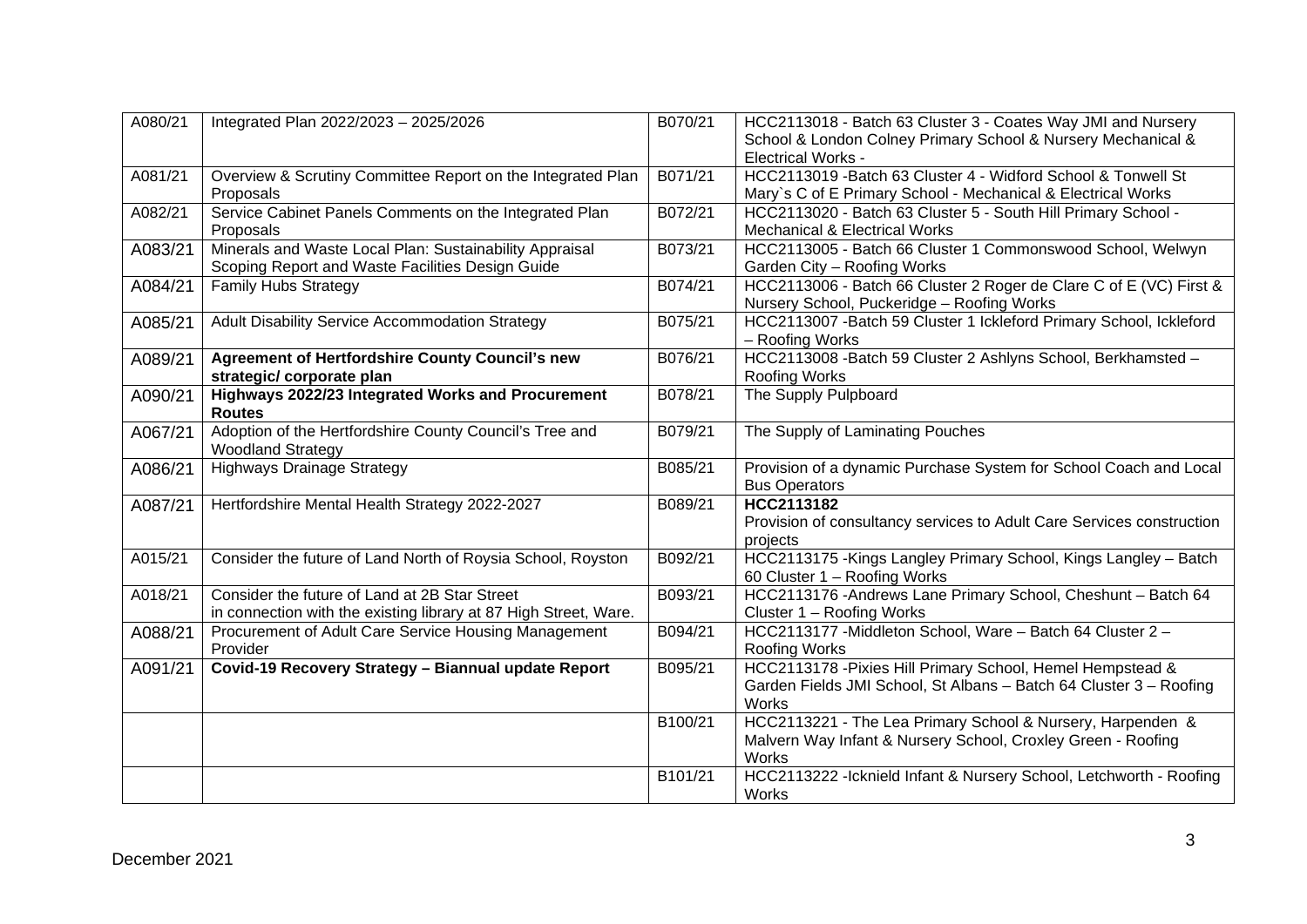| B102/21              | HCC2113223 - Chater Junior School, Watford - Roofing Works             |
|----------------------|------------------------------------------------------------------------|
| B103/21              | HCC2113250 - Mandeville Primary School, Sawbridgeworth - 1 Form        |
|                      | to 2 Form of entry expansion construction project and associated       |
|                      | external works                                                         |
| B104/21              | Award of a contract for the provision of an Employee Benefit Platform  |
|                      | with effect from May 2022                                              |
| B108/21              | Approval for capital funding delivery of Public Sector Decarbonisation |
|                      | Works Scheme Works for Hertfordshire County Council                    |
| B109/21              | The Provision of a Delivery Service for Herts FullStop                 |
| B110/21              | HCC2012497 - Codicote Primary School - School Expansion                |
| B111/21              | HCC2113354 - Gilston Primary - Commission of design team               |
|                      | consultants                                                            |
| $\overline{B112/21}$ | Approval to the sale of Land at former Meriden School, Harvest End,    |
|                      | Watford                                                                |
| B113/21              | Approval to the sale of 2, Hibbert Avenue, Watford                     |
| B114/21              | Approval to the sale of 59, Maytree Crescent, Watford                  |
| B115/21              | Approval to the sale of 103, Sussex Road, Watford                      |
| B116/21              | Approval to the sale of 34, Granville Road, Watford                    |
| B117/21              | To negotiate an extension of the existing contract between             |
|                      | Hertfordshire County Council and Herts for Learning for the provision  |
|                      | of HfL services and support to Hertfordshire County Council            |
| B118/21              | To award of contract for the provision a Hertfordshire Sexual Health   |
|                      | Service                                                                |
| B119/21              | Deprivation of Liberty Safeguards (DoLS) Urgent Case Backlog           |
|                      | procurement                                                            |
| B120/21              | <b>Hertfordshire Carers Strategy</b>                                   |
| B121/21              | Day opportunities- grant allocations                                   |
| B122/21              | HCC2113430 - Little Furze - Construction of new care home              |
|                      | development                                                            |
| B123/2               | HCC2113431 - Procurement of Water and Sewerage Services"               |
| B124/21              | HCC2113424 - Buntingford First School Temp Accommodation               |
| B125/21              | HCC2113418 - The Rivers Education Support Centre, Hoddesdon            |
|                      | - Supply & Installation Primary Support Base Building                  |
| B126/21              | HCC2113342 - Buntingford School - Construction of New Net              |
|                      | <b>Zero Carbon first school</b>                                        |
| B127/21              | <b>Transport, Infrastructure and Planning Services Framework</b>       |
|                      | 2022-23 Lots 1-7 Call Offs                                             |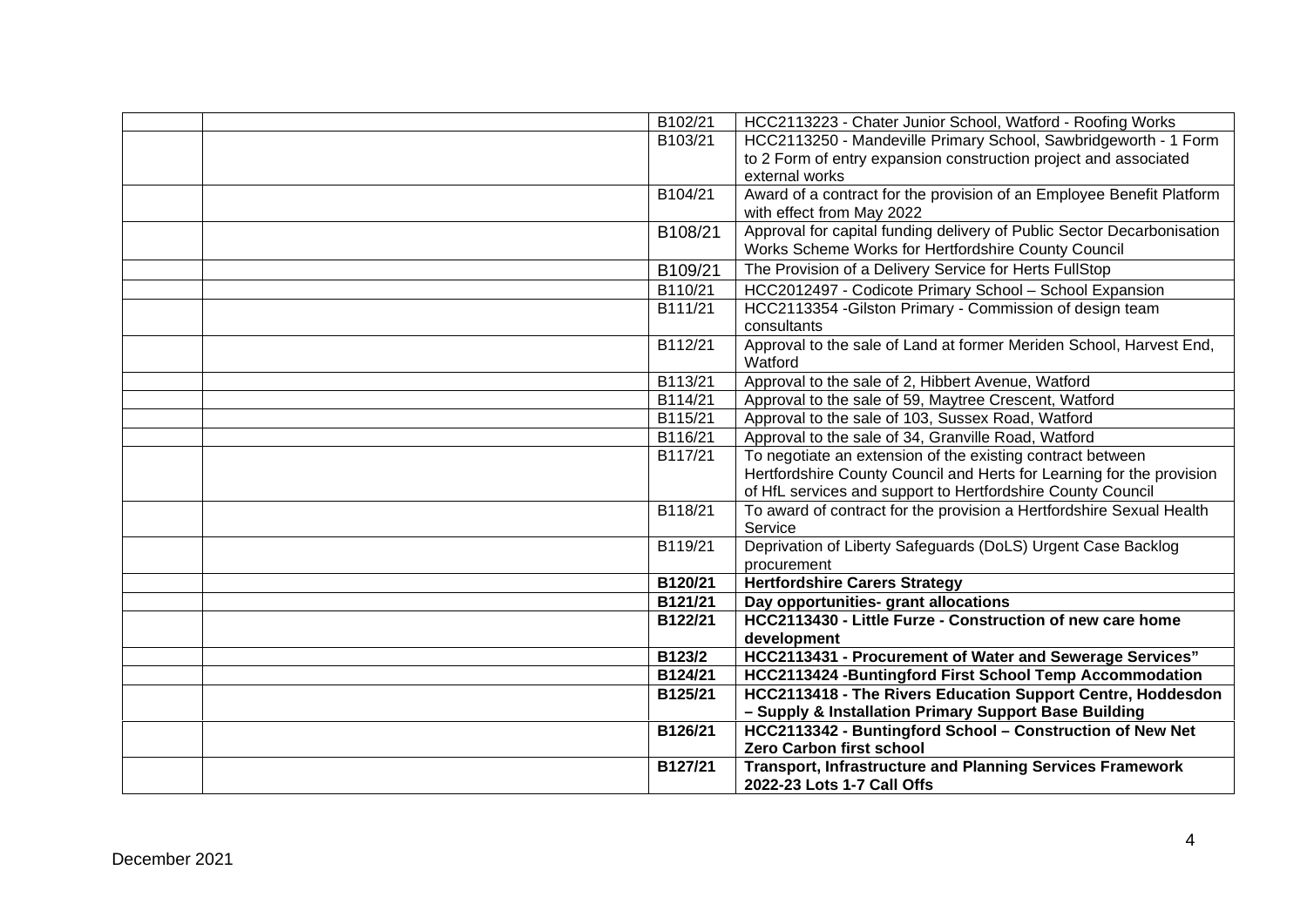| Approval to the terms of long leasehold of Eastern Playing<br>B128/21<br>Fields, Goffs lane, Cheshunt                                                                                                                              |
|------------------------------------------------------------------------------------------------------------------------------------------------------------------------------------------------------------------------------------|
| Inside Out Intensive Coaching Service for Children in Care<br>B129/21                                                                                                                                                              |
| Procurement of a Multi-Provider Framework agreement for the<br>B130/21<br>provision of learning opportunities, products and interventions<br>on behalf of Adult Care Services Workforce Development and<br><b>Partnership Team</b> |
| The provision of a Minor Works service of grounds maintenance<br>B131/21<br>and maintenance services                                                                                                                               |
| The provision of Building Cleaning Service for the renewal of the<br>B132/31<br>West of county education package of primary schools (West A)                                                                                       |
| The provision of Building Cleaning Service for the renewal of the<br>B133/21<br>West of county education package of primary schools (West B)                                                                                       |
| The provision of Building Cleaning Service for the renewal of the<br>B134/21<br>West of county education package of primary schools (West C)                                                                                       |
| The provision of Building Cleaning Service for the renewal of the<br>B135/21<br>West of county education package of primary schools (West D)                                                                                       |
| The provision of Building Cleaning Service for the renewal of the<br>B136/21<br>Bishops Stortford education package of primary schools (East<br>of County E)                                                                       |

\*\* The address from which, subject to any prohibition or restriction on their disclosure, copies of, or extracts from, any document listed is available from County Hall, Pegs Lane, Hertford. SG13 8DE. Other documents relevant to these matters may be submitted to the decision maker. To request details of such documents (if any) as they become available, contact Deborah Jeffery, Assistant Manager, Democratic Services by email [\(Deborah.jeffery@hertfordshire.gov.uk\)](mailto:Deborah.jeffery@hertfordshire.gov.uk) or phone (01992 555563)

\*\*\* In accordance with Regulation 10(1) of The Local Authorities (Executive Arrangements) (Meetings and Access to Information) (England) Regulations 2012 (the '2012 Regulations') these items of business will be considered by Cabinet at its meeting 13 May 2019. Notices issued, as required by the 2012 Regulations, can be viewed at <https://democracy.hertfordshire.gov.uk/mgCalendarMonthView.aspx?GL=1&bcr=1>

ᵻᵻ Documents to be considered by the Cabinet are published on the Councils website at <https://democracy.hertfordshire.gov.uk/mgCalendarMonthView.aspx?GL=1&bcr=1>

‡‡ Grounds for exemption are: -

- (a) where the decision is a decision taken under the Special Urgency provisions in Annex 4 of the Constitution
- (b) where the Chief Executive certifies that implementation of the decision is critical for service delivery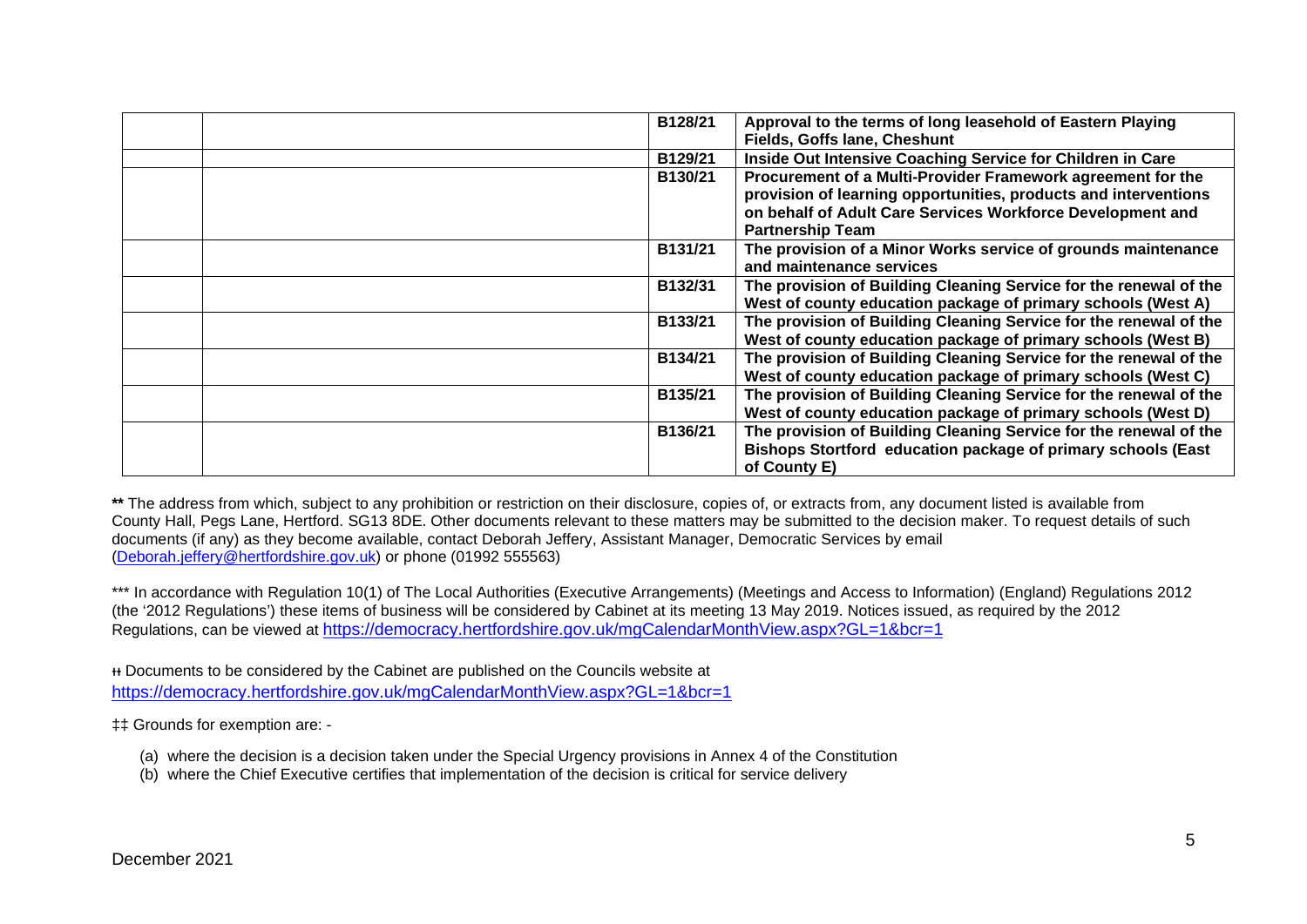- (c) where the Chief Legal Officer certifies that the Council would be likely to suffer legal prejudice from a delay in implementation of the decision resulting from the decision being Called-In
- (d) where the Director of Resources certifies that the Council would be likely to suffer financial prejudice from a delay in implementation of the decision resulting from the decision being Called-In
- (e) where the Chief Legal Officer certifies that a delay in implementation of the decision resulting from the decision being Called-In would result in the decision being incapable of implementation or meaningful implementation
- (f) where the decision results from consideration of a recommendation or report from the OSC or any sub-committee or Topic Group of the OSC
- (g) where the decision results from a reference back decision by Overview and Scrutiny Committee; or
- (h) where the decision is a recommendation to Full Council;
- (i) where the Call-In period has expired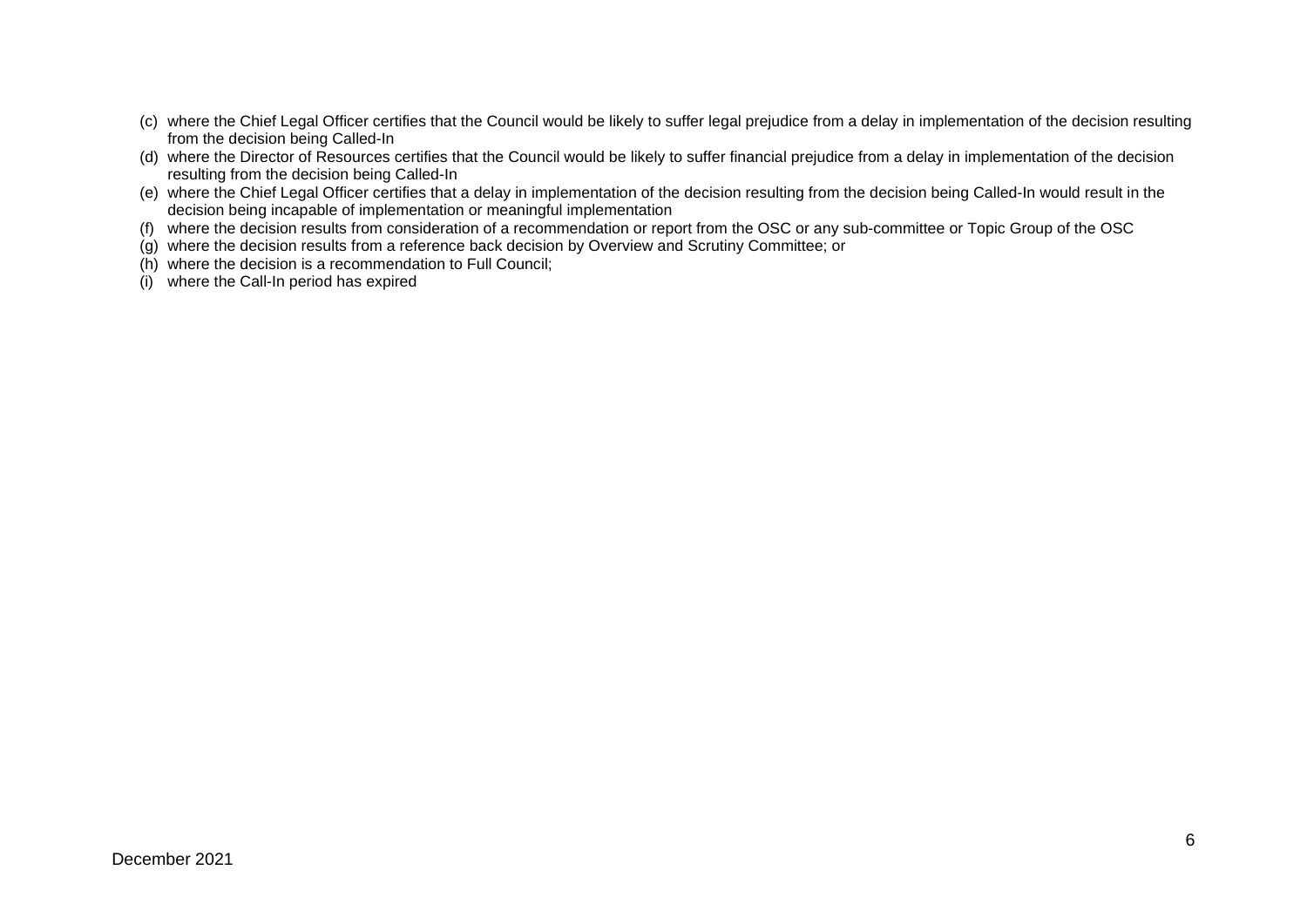## **PART A: DECISIONS BY CABINET NOTE:** NEW ITEMS AND AMENDMENTS ARE SHOWN IN BOLD

| Ref No. | <b>Matter for decision</b>                                                                                                                                                                | <b>Date</b><br>decision to<br>be made                  | <b>Cabinet Panels</b><br>to be consulted         | <b>Officer contact for</b><br>this matter                                   | Documents to be<br>considered**ff                                                                                                                                                                                 | <b>Exempt from</b><br>the Council's<br>Call-in<br>procedures<br>‡‡ Yes/No |
|---------|-------------------------------------------------------------------------------------------------------------------------------------------------------------------------------------------|--------------------------------------------------------|--------------------------------------------------|-----------------------------------------------------------------------------|-------------------------------------------------------------------------------------------------------------------------------------------------------------------------------------------------------------------|---------------------------------------------------------------------------|
| A055/21 | Q2 Finance Budget<br>Monitor                                                                                                                                                              | 13/12/2021                                             | Resources &<br>Performance                       | Scott Walker<br>01992 555273                                                | <b>Report of the Deputy Chief</b><br><b>Executive</b>                                                                                                                                                             | <b>No</b>                                                                 |
| A060/21 | Recommendation to<br>change a decision<br>within the Next<br><b>Generation Outline</b><br><b>Business Case</b>                                                                            | 13/12/2021                                             | Resources &<br>Performance                       | Anna Morrison<br>01992 588282                                               | <b>Report of the Deputy Chief</b><br><b>Executive</b><br>Part 1 and Part II Report due to:<br>Information relating to the<br>financial or business affairs of<br>any particular person (including<br>the Council) | <b>No</b>                                                                 |
| A061/21 | Minerals and Waste<br>Local Plan - Local<br>Development Scheme                                                                                                                            | Cabinet<br>13/12/21<br>County<br>Council<br>14/12/2021 | The<br>Environment                               | Jon Tiley<br>01992556292                                                    | Report of the Director of<br><b>Environment and Infrastructure</b>                                                                                                                                                | Yes                                                                       |
| A071/21 | Whether to publish a<br>statutory notice on the<br>proposal to close the<br>residential provision at<br>Falconer School,<br>Bushey, a community<br>special school, from<br>September 2022 | 13/12/2021                                             | Education<br>Libraries &<br>Lifelong<br>Learning | Samantha Young<br>01992 555754                                              | Report of the Director of<br><b>Children's Services</b>                                                                                                                                                           | <b>No</b>                                                                 |
| A072/21 | Whether or not to<br>agree to the proposal<br>to consolidate the<br>North Herts Education<br><b>Support Centre (NH</b><br>ESC) onto one site in                                           | 13/12/2021                                             | Education<br>Libraries &<br>Lifelong<br>Learning | Samantha Young<br>01992 555754 or<br><b>Richard Woodard</b><br>01992 588556 | Report of the Director of<br><b>Children's Services</b>                                                                                                                                                           | <b>No</b>                                                                 |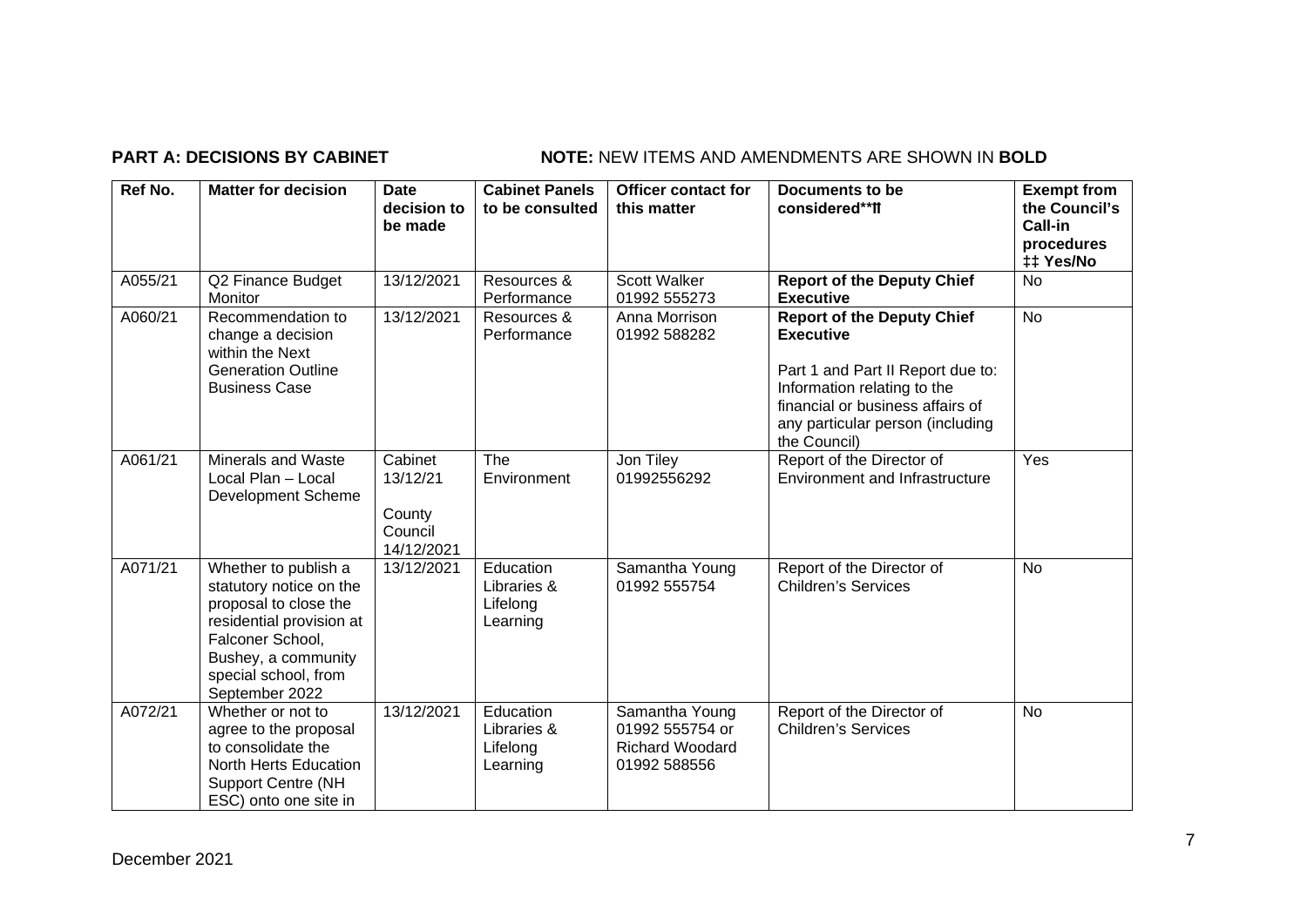|         | Letchworth from<br>Spring 2024 and<br>whether to approve<br>the associated capital<br>costs, after taking into<br>consideration the<br>outcome of the non-<br>statutory 5 week public<br>consultation that<br>closed on 2 November<br>2021. |            |                                                  |                               |                                                           |           |
|---------|---------------------------------------------------------------------------------------------------------------------------------------------------------------------------------------------------------------------------------------------|------------|--------------------------------------------------|-------------------------------|-----------------------------------------------------------|-----------|
| A073/21 | Whether or not to<br>authorise the<br>publication of a<br>statutory notice on the<br>proposal to close<br>Hexton JMI School on<br>31 August 2022                                                                                            | 13/12/2021 | Education<br>Libraries &<br>Lifelong<br>Learning | Kate Ma<br>01992 556669       | Report of the Director of<br><b>Children's Services</b>   | <b>No</b> |
| A074/21 | Whether or not to<br>authorise the<br>publication of a<br>statutory notice on the<br>proposal to close<br>Wareside C of E<br>Primary School on 31<br>August 2022                                                                            | 13/12/2021 | Education<br>Libraries &<br>Lifelong<br>Learning | Kate Ma<br>01992 556669       | Report of the Director of<br><b>Children's Services</b>   | <b>No</b> |
| A075/21 | Draft Integrated Plan<br>$2022/2023 -$<br>2025/2026                                                                                                                                                                                         | 17/01/2022 | Resources &<br>Performance                       | Scott Walker<br>01992 555273  | <b>Report of the Deputy Chief</b><br><b>Executive</b>     | Yes       |
| A032/21 | Future of Buntingford<br><b>Recycling Centre</b>                                                                                                                                                                                            | 21/02/2022 | The<br>Environment                               | Matt King<br>01992 556207     | Report of the Director of<br>Environment & Infrastructure | <b>No</b> |
| A044/21 | To inform on the<br>proposed pattern of<br>provision and seek<br>agreement to consult<br>on Specialist<br>Resource Provision in                                                                                                             | 21/02/2022 | Education,<br>Libraries & Life<br>Long Learning  | Pauline Davis<br>01992 555865 | Report of the Director of<br><b>Children's Services</b>   | <b>No</b> |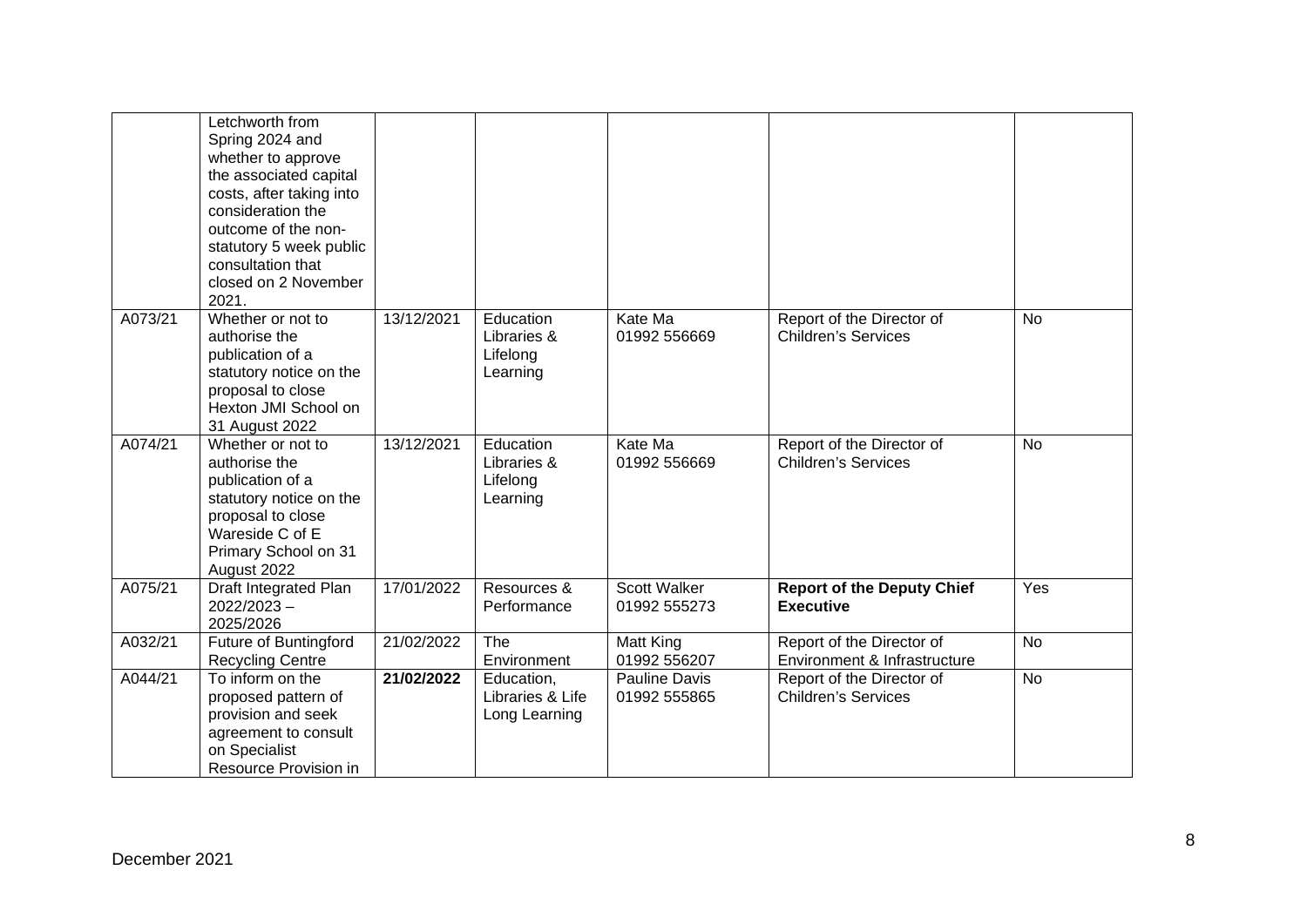|         | mainstream schools<br>(Phase 2 – Primary)                                                            |            |                                      |                                     |                                                                                                                                                                                                                      |           |
|---------|------------------------------------------------------------------------------------------------------|------------|--------------------------------------|-------------------------------------|----------------------------------------------------------------------------------------------------------------------------------------------------------------------------------------------------------------------|-----------|
| A059/21 | Domestic Abuse<br>Strategy                                                                           | 21/02/2022 | Adult Care,<br>Health &<br>Wellbeing | Helen Gledhill 01438<br>843617      | Report of the Director of Adult<br><b>Care Services</b>                                                                                                                                                              | <b>No</b> |
| A068/21 | Q3 Finance Budget<br>Monitor                                                                         | 21/02/2022 | Resources &<br>Performance           | <b>Scott Walker</b><br>01992 555273 | <b>Report of the Deputy Chief</b><br><b>Executive</b>                                                                                                                                                                | <b>No</b> |
| A069/21 | Highway Infrastructure<br>Asset Management<br>Plan: Asset<br>Performance Report<br>2020/21           | 21/02/2022 | Highways &<br>Transport              | Chris Allen-Smith<br>01992 658167   | Report of the Director of<br>Environment & Infrastructure                                                                                                                                                            | <b>No</b> |
| A070/21 | Approval for the<br>purchase of 31 acres<br>at Long Lane,<br>Rickmansworth for<br>educational use.   | 21/02/2022 | Resources &<br>Performance           | <b>Thomas Nulty</b><br>01992 555381 | <b>Report of the Deputy Chief</b><br><b>Executive</b>                                                                                                                                                                | <b>No</b> |
| A076/21 | Delivery strategy for a<br>new Garden Village in<br>Cheshunt                                         | 21/02/2021 | Resources &<br>Performance           | Mike Evans<br>01992 555634          | <b>Report of the Deputy Chief</b><br><b>Executive</b><br>Part I and Part II Report - due to<br>'Information relating to the<br>financial or business affairs of<br>any particular person (including<br>the Council)' | <b>No</b> |
| A077/21 | Land remediation and<br>property development<br>strategy for<br>Chequersfield,<br>Welwyn Garden City | 21/02/2022 | Resources &<br>Performance           | Mike Evans<br>01992 555634          | <b>Report of the Deputy Chief</b><br><b>Executive</b><br>Part I and Part II Report - due to<br>'Information relating to the<br>financial or business affairs of<br>any particular person (including<br>the Council)' | <b>No</b> |
| A078/21 | Corporate Complaint<br>Policy - Approval                                                             | 21/02/2022 | Resources &<br>Performance           | Quentin Baker<br>07976611271        | <b>Report of the Deputy Chief</b><br><b>Executive</b>                                                                                                                                                                | <b>No</b> |
| A079/21 | Public Engagement &<br>Consultation on the                                                           | 21/02/2022 | Resources &<br>Performance           | Alex James<br>01992 588259          | <b>Report of the Deputy Chief</b><br><b>Executive</b>                                                                                                                                                                | Yes       |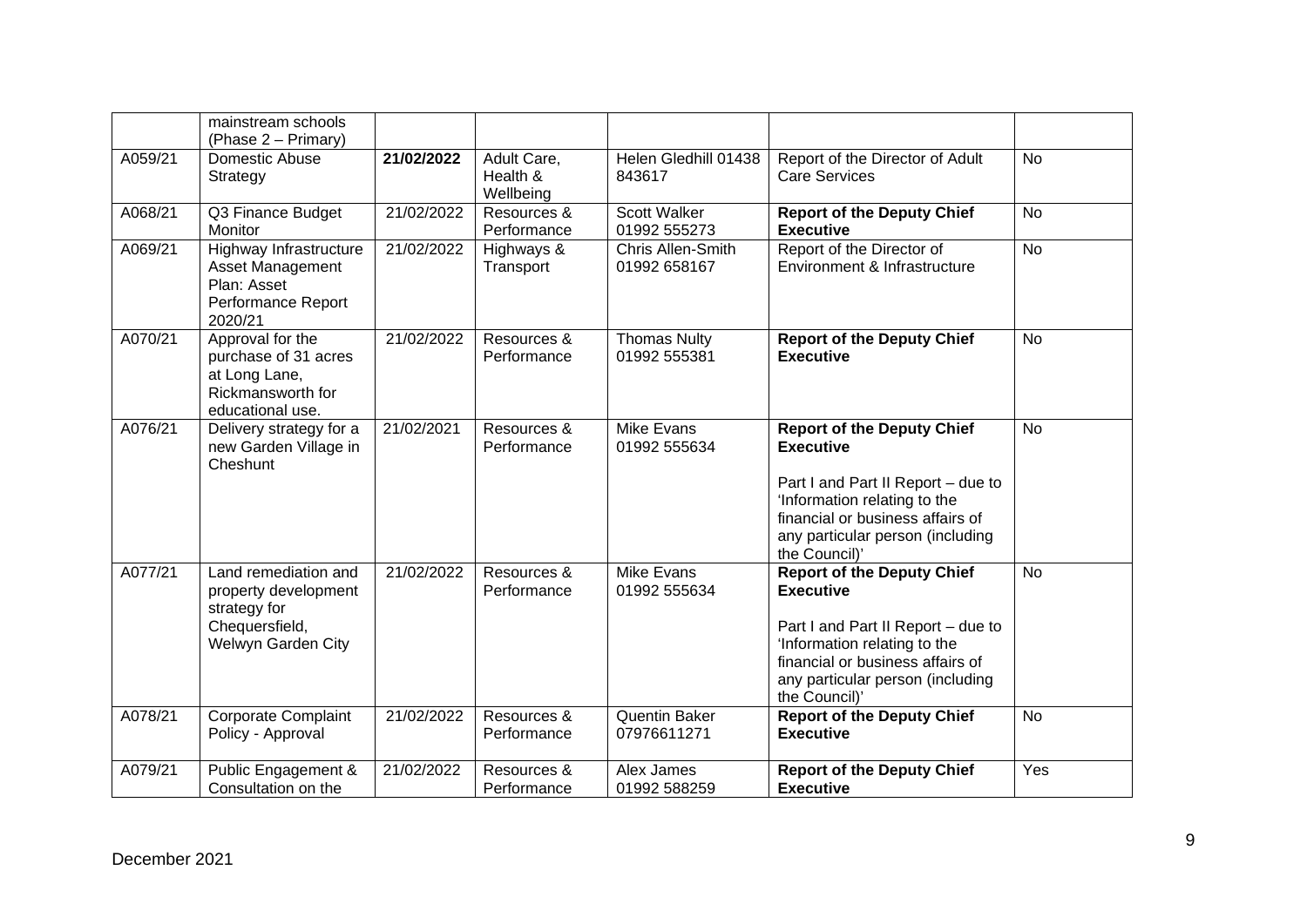|         | Integrated Plan<br>Proposal                                                                                                                     | County<br>Council<br>22/02/2022                          |                                                                     |                                                                     |                                                           |           |
|---------|-------------------------------------------------------------------------------------------------------------------------------------------------|----------------------------------------------------------|---------------------------------------------------------------------|---------------------------------------------------------------------|-----------------------------------------------------------|-----------|
| A080/21 | Integrated Plan<br>$2022/2023 -$<br>2025/2026                                                                                                   | Cabinet<br>21/02/2022<br>County<br>Council<br>22/02/2022 | <b>All Cabinet</b><br>Panels<br>Overview &<br>Scrutiny<br>Committee | Scott Walker<br>01992 555273                                        | <b>Report of the Deputy Chief</b><br><b>Executive</b>     | Yes       |
| A081/21 | <b>Overview &amp; Scrutiny</b><br>Committee Report on<br>the Integrated Plan<br>Proposals                                                       | Cabinet<br>21/02/2022<br>County<br>Council<br>22/02/2022 | Resources and<br>Performance<br><b>Cabinet Panel</b>                | Natalie Rotherham<br>01992 588485<br>Fiona Corcoran<br>01992 588165 | Report of the Overview and<br><b>Scrutiny Committee</b>   | Yes       |
| A082/21 | Service Cabinet<br>Panels Comments on<br>the Integrated Plan<br>Proposals                                                                       | Cabinet<br>21/02/2022<br>County<br>Council<br>22/02/2022 | Resources and<br>Performance<br><b>Cabinet Panel</b>                | Deborah Jeffery<br>01992 555563                                     | <b>Report of the Deputy Chief</b><br><b>Executive</b>     | Yes       |
| A083/21 | <b>Minerals and Waste</b><br>Local Plan:<br>Sustainability<br><b>Appraisal Scoping</b><br>Report and Waste<br><b>Facilities Design</b><br>Guide | Cabinet<br>21/02/2022<br>County<br>Council<br>22/02/2022 | The<br>Environment                                                  | <b>Christopher Stanek</b><br>01992 658398                           | Report of the Director of<br>Environment & Infrastructure | Yes       |
| A084/21 | <b>Family Hubs Strategy</b>                                                                                                                     | 21/02/2022                                               | Children, Young<br>People &<br>Families                             | <b>Melanie Knowles</b><br>01992 555874                              | Report of the Director of<br><b>Children's Services</b>   | <b>No</b> |
| A085/21 | <b>Adult Disability Service</b><br>Accommodation<br>Strategy                                                                                    | 21/02/2021                                               | Adult Care,<br>Health &<br>Wellbeing<br>Resources &<br>Performance  | <b>Alison Spalding</b><br>01992 588208                              | Report of the Director of Adult<br><b>Care Services</b>   | <b>No</b> |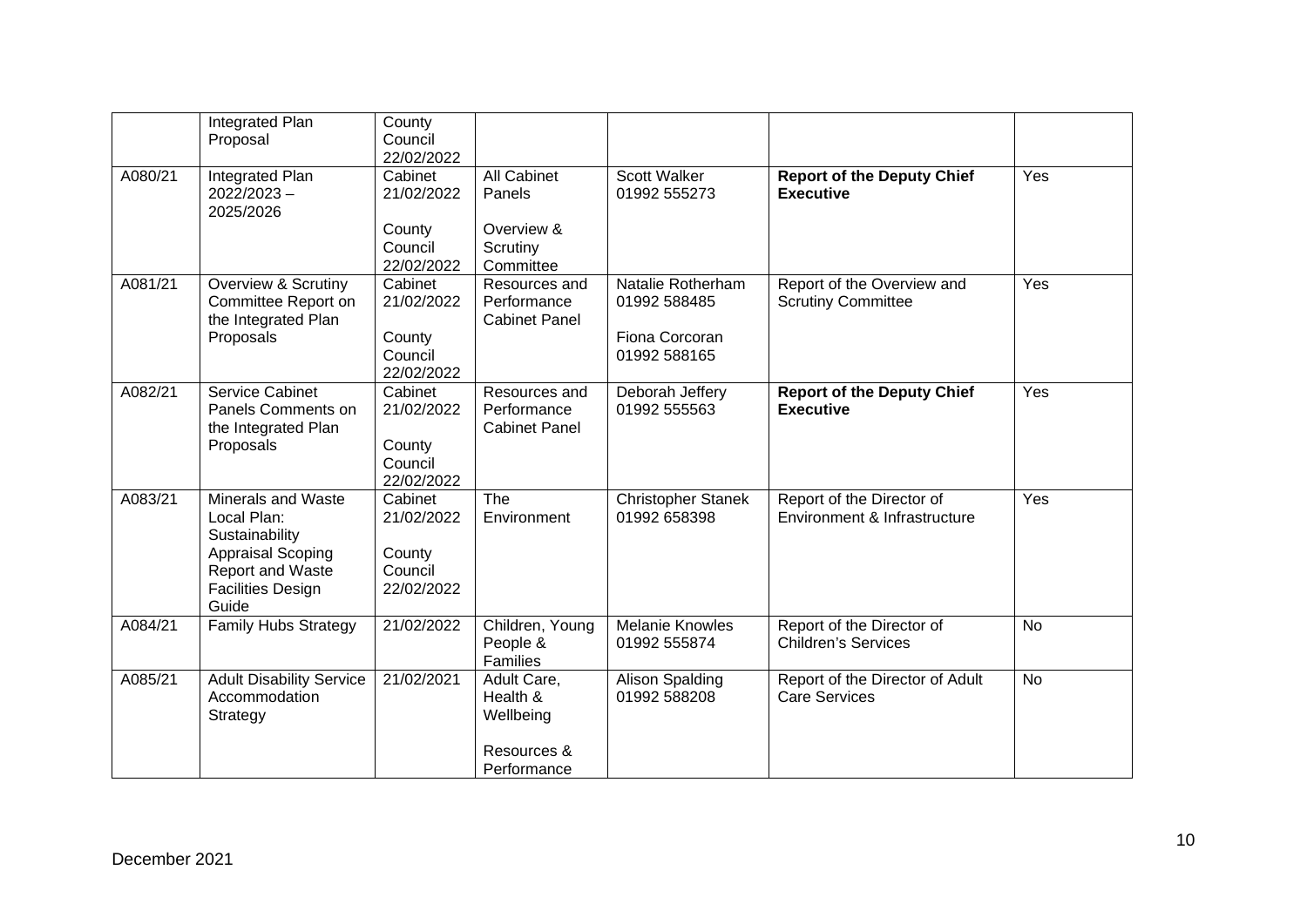| A089/21 | <b>Agreement of</b><br><b>Hertfordshire County</b><br><b>Council's new</b><br>strategic/corporate<br>plan                  | <b>Cabinet</b><br>21/02/2022<br>County<br><b>Council</b><br>22/02/2022 | <b>Resources &amp;</b><br><b>Performance</b>                                     | <b>Alex James</b><br>01992 588259       | <b>Report of the Deputy Chief</b><br><b>Executive</b>                                                                                                                                                                | <b>Yes</b> |
|---------|----------------------------------------------------------------------------------------------------------------------------|------------------------------------------------------------------------|----------------------------------------------------------------------------------|-----------------------------------------|----------------------------------------------------------------------------------------------------------------------------------------------------------------------------------------------------------------------|------------|
| A090/21 | <b>Highways 2022/23</b><br><b>Integrated Works</b><br>and Procurement<br><b>Routes</b>                                     | 21/02/2022                                                             | <b>Highways and</b><br><b>Transport</b><br><b>Cabinet Panel</b>                  | <b>Jonathan Wickham</b><br>07917 588267 | <b>Report of the Director of</b><br><b>Environment &amp; Infrastructure</b>                                                                                                                                          | <b>No</b>  |
| A067/21 | Adoption of the<br><b>Hertfordshire County</b><br>Council's Tree and<br><b>Woodland Strategy</b>                           | 21/03/2022                                                             | The<br>Environment                                                               | <b>Tony Bradford</b><br>01992 556028    | Report of the Director of<br>Environment & Infrastructure                                                                                                                                                            | <b>No</b>  |
| A086/21 | Highways Drainage<br>Strategy                                                                                              | 21/03/2022                                                             | Highways &<br>Transport                                                          | <b>Richard Hennis</b><br>01992 658255   | Report of the Director of<br>Environment & Infrastructure                                                                                                                                                            | <b>No</b>  |
| A087/21 | <b>Hertfordshire Mental</b><br>Health Strategy 2022-<br>2027                                                               | 21/03/2022                                                             | Adult Care,<br>Health &<br>Wellbeing                                             | James Salmon<br>01438 844152            | Report of the Director of Adult<br><b>Care Services</b>                                                                                                                                                              | <b>No</b>  |
| A015/21 | Consider the future of<br>Land North of Roysia<br>School, Royston                                                          | 25/04/2022                                                             | Resources and<br>Performance                                                     | James Young<br>01992 556551             | <b>Report of the Deputy Chief</b><br><b>Executive</b><br>Part I and Part II Report - due to<br>'Information relating to the<br>financial or business affairs of<br>any particular person (including<br>the Council)' | <b>No</b>  |
| A018/21 | Consider the future of<br>Land at 2B Star Street<br>in connection with the<br>existing library at 87<br>High Street, Ware. | 25/04/2022                                                             | Resources and<br>Performance<br>Education<br>Libraries &<br>Lifelong<br>Learning | Roger Arbon<br>01992 588052             | <b>Report of the Deputy Chief</b><br><b>Executive</b><br>Part I and Part II Report - due to<br>'Information relating to the<br>financial or business affairs of<br>any particular person (including<br>the Council)' | <b>No</b>  |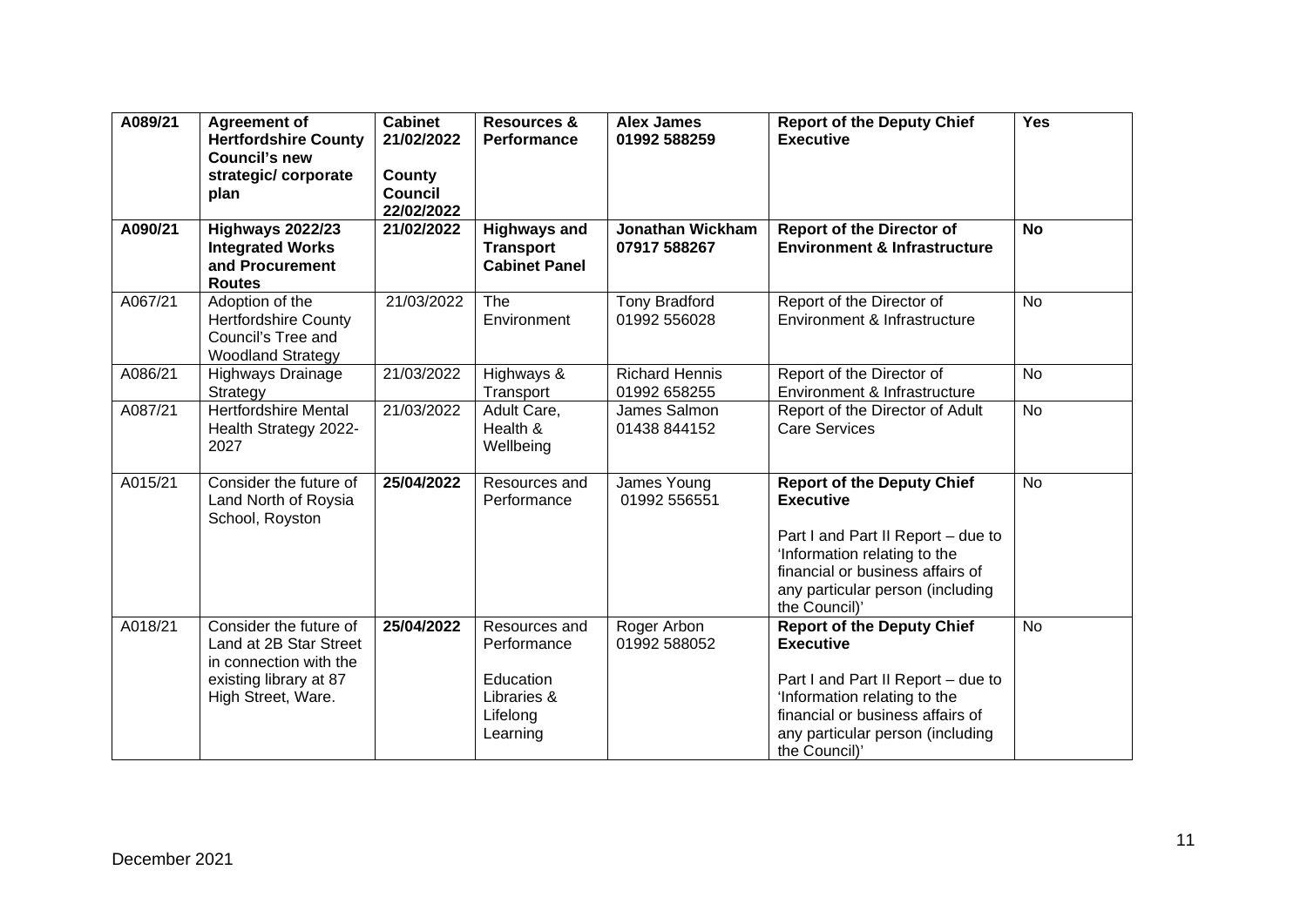| A088/21 | Procurement of Adult       | 25/04/2022 | Resources &            | Michael Wright       | Joint Report of the Report of the | No.       |
|---------|----------------------------|------------|------------------------|----------------------|-----------------------------------|-----------|
|         | Care Service Housing       |            | Performance            | 01992 556047         | Deputy Chief Executive and        |           |
|         | <b>Management Provider</b> |            |                        |                      | the Director of Adult Care        |           |
|         |                            |            | Adult Care,            |                      | Services                          |           |
|         |                            |            | Health &               |                      |                                   |           |
|         |                            |            | Wellbeing              |                      |                                   |           |
| A091/21 | <b>Covid-19 Recovery</b>   | 25/04/2022 | <b>Resources &amp;</b> | <b>Anna Morrison</b> | <b>Report of the Deputy Chief</b> | <b>No</b> |
|         | <b>Strategy - Biannual</b> |            | Performance            | 01992 588282         | <b>Executive</b>                  |           |
|         | update Report              |            |                        |                      |                                   |           |

## **Membership of Cabinet**

| <b>Stella Nash</b>     | <b>Adult Care, Health &amp; Wellbeing</b>            | <b>Richard Roberts</b> | <b>Leader of The Council</b>                |
|------------------------|------------------------------------------------------|------------------------|---------------------------------------------|
| <b>Teresa Heritage</b> | <b>Children, Young People &amp; Families</b>         | <b>Morris Bright</b>   | <b>Public Health &amp; Community Safety</b> |
| <b>Terry Douris</b>    | <b>Education, Libraries &amp; Life Long Learning</b> | <b>Bob Deering</b>     | <b>Resources &amp; Performance</b>          |
| <b>Stephen Boulton</b> | <b>Growth, Infrastructure &amp; Planning</b>         | <b>Eric Buckmaster</b> | <b>The Environment</b>                      |
| <b>Phil Bibby</b>      | <b>Highways &amp; Transport</b>                      |                        |                                             |

\*\*\* In accordance with Regulation 10(1) of The Local Authorities (Executive Arrangements) (Meetings and Access to Information) (England) Regulations 2012 (the '2012 Regulations') this item of business will be considered by Cabinet at its meeting 12 July 2021. Notices issued, as required by the 2012 Regulations, can be viewed at [Decisions | Hertfordshire County Council](https://www.hertfordshire.gov.uk/About-the-council/freedom-of-information-and-council-data/Open-Data-Statistics-about-Hertfordshire/How-we-make-decisions/Decisions/Decisions.aspx#keydecisions)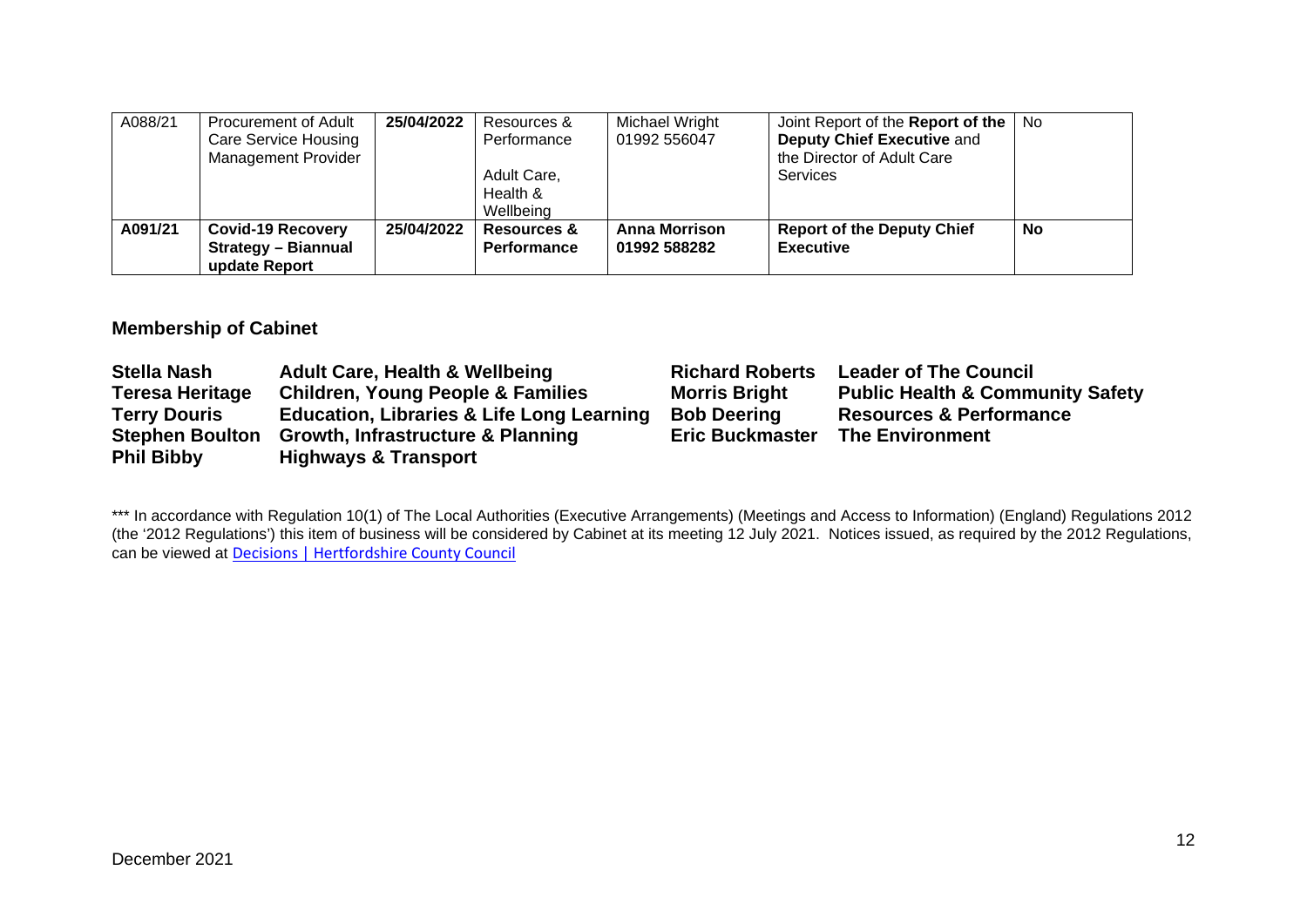### **PART B: DECISIONS BY CHIEF OFFICERS** NOTE: NEW ITEMS AND AMENDMENTS ARE SHOWN IN BOLD

| <b>Ref No</b> | <b>Issue for Decision</b>                                                                                            | <b>Name and Title</b><br>of Decision<br><b>Maker</b>         | Date, or<br>period<br>within<br>which,<br>decision to<br>be made | <b>Cabinet</b><br>Panels to be<br>consulted | <b>Officer contact for</b><br>this matter | Documents to<br>be considered <sup>1</sup> | <b>Exempt</b><br>from the<br>Council's<br>Call-In<br><b>Procedures</b><br>Yes / No |
|---------------|----------------------------------------------------------------------------------------------------------------------|--------------------------------------------------------------|------------------------------------------------------------------|---------------------------------------------|-------------------------------------------|--------------------------------------------|------------------------------------------------------------------------------------|
| B001/21       | <b>Traffic Regulation</b><br>Orders - various (see<br>attached Schedule<br>Appendix 1)                               | Mark Kemp<br>Director<br>Environment and<br>Infrastructure   | During the<br>period of this<br>Forward Plan                     |                                             | Mark Kemp<br>01992 555206                 | Reports from<br><b>Lead Officers</b>       | <b>No</b>                                                                          |
| B003/21       | Approval to the sale of<br>part of the Land at<br>Onslow St Audrey's<br>School, Hatfield                             | Scott Crudgington<br><b>Deputy Chief</b><br><b>Executive</b> | <b>December</b><br>2020 (was<br><b>November</b><br>2021)         |                                             | Sharon Roskilly<br>01992 555988           | See note 4 below                           | <b>No</b>                                                                          |
| B006/21       | Approval to the terms<br>of sale for Former<br><b>Highway Maintenance</b><br>Depot, Station Road,<br>Watton at Stone | Scott Crudgington<br><b>Deputy Chief</b><br><b>Executive</b> | January 2022<br><b>Was</b><br><b>November</b><br>2021)           |                                             | <b>Andrew Edwards</b><br>01992 556007     | See Note 4 below                           | <b>No</b>                                                                          |
| B007/21       | Approval to the terms<br>of sale for Land at<br>Foxgrove Path, South<br>Oxhey                                        | Scott Crudgington<br><b>Deputy Chief</b><br><b>Executive</b> | <b>December</b><br>2021 (was<br><b>November</b><br>2021)         |                                             | John Doyle<br>01992 556896                | See Note 4 below                           | No                                                                                 |
| B008/21       | Approval to the terms<br>of sale for Former<br>Little Furze JMI<br>School, Gosforth<br>Lane, South Oxhey             | Scott Crudgington<br><b>Deputy Chief</b><br><b>Executive</b> | <b>December</b><br>2021 (was<br><b>November</b><br>2021)         |                                             | John Doyle<br>01992 556896                | See Note 4 below                           | No                                                                                 |

<sup>&</sup>lt;sup>1</sup> The address from which, subject to any prohibition or restriction on their disclosure, copies of, or extracts from, any document listed is available is County Hall, Pegs Lane, Hertford, SG13 8DE. Other documents relevant to these matters may be submitted to the decision maker. To request details of such documents (if any) as they become available contact Deborah Jeffery, Assistant Manager, Democratic Services by email (deborah.jeffery@hertfordshire.gov.uk) or phone (01992 555563).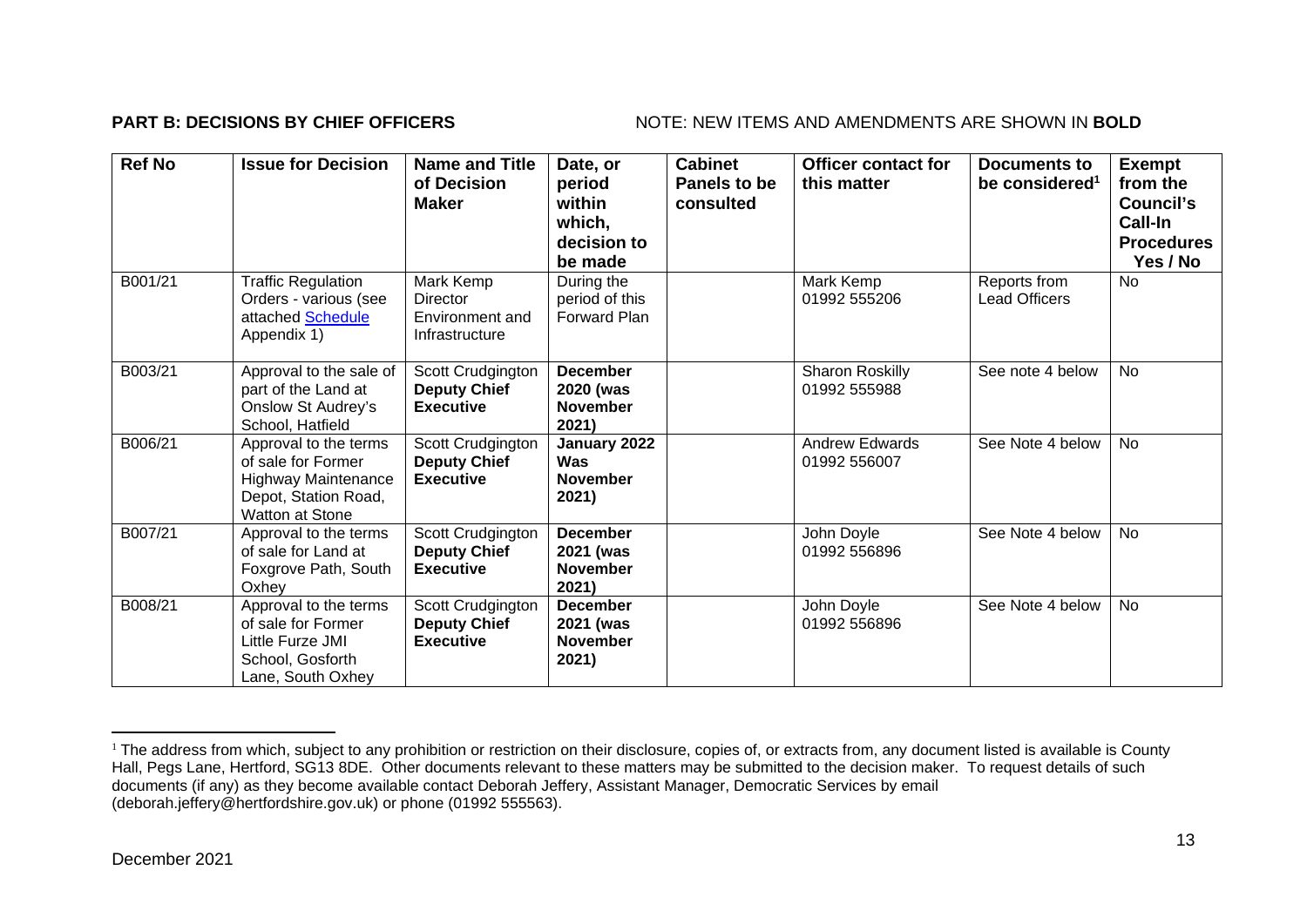| B011/21 | Land and building at<br>Meadowbank,<br>Alexandra Road,<br>Kings Langley -<br>Appropriation to Adult<br><b>Care Services</b>             | Scott Crudgington<br><b>Deputy Chief</b><br><b>Executive</b>         | January 2022<br>(was<br><b>November</b><br>2021)         | Carolyn Clark<br>01992 555280          | Report           | <b>No</b> |
|---------|-----------------------------------------------------------------------------------------------------------------------------------------|----------------------------------------------------------------------|----------------------------------------------------------|----------------------------------------|------------------|-----------|
| B019/21 | <b>HCC2112728 - Re-Fit</b><br>of Hertfordshire<br><b>County Council</b><br><b>Stevenage Offices</b>                                     | Sass Pledger<br>Asst Director-<br>Property                           | <b>December</b><br>2021 (was<br><b>November</b><br>2021) | <b>James Heslam</b><br>01992 588090    | See Note 2 below | <b>No</b> |
| B026/21 | Single Tender Action<br>for Midpoint Intensive<br><b>Enablement Service</b>                                                             | Mark Harvey<br>Operations<br>Director - Adult<br><b>Disabilities</b> | <b>December</b><br>2021 (was<br><b>November</b><br>2021) | James Salmon<br>01438 844152           | Report           | <b>No</b> |
| B030/21 | <b>HCC2112744 - Care</b><br>Provider for new care<br>home development at<br>Little Furze, South<br>Oxhey                                | Sass Pledger<br>Asst Director-<br>Property                           | January 2022<br>(was<br><b>December</b><br>2021)         | Jackie Aldridge<br>01992 588138        | See Note 2 below | <b>No</b> |
| B037/21 | <b>Approval of Enabling</b><br>Agreement and<br>surrender of lease of<br>land at Onslow St<br>Audrey's School,<br>Hatfield              | Scott Crudgington<br><b>Deputy Chief</b><br><b>Executive</b>         | <b>December</b><br>2021 (was<br><b>November</b><br>2021) | <b>Sharon Roskilly</b><br>01992 555988 | See Note 2 below | <b>No</b> |
| B038/21 | Approval of the final<br>terms of the 125-year<br>peppercorn lease for<br>the new special<br>school at Woodside,<br>Welwyn Garden City. | Scott Crudgington<br><b>Deputy Chief</b><br><b>Executive</b>         | <b>December</b><br>2021 (was<br><b>November</b><br>2021) | <b>Sharon Roskilly</b><br>01992 555988 | See Note 2 below | <b>No</b> |
| B044/21 | The Supply of<br><b>Catering Disposables</b>                                                                                            | Glenn Facey<br><b>Head of Herts</b><br>FullStop                      | <b>December</b><br>2021 (was<br><b>November</b><br>2021) | Glenn Facey<br>01707 292364            | See Note 2 below | <b>No</b> |
| B049/21 | Demolition of the<br><b>Former Little Furze</b>                                                                                         | Sass Pledger<br><b>Asst Director</b><br>Property                     | <b>December</b><br>2021 (was                             | Jackie Aldridge<br>01992 588138        | See Note 2 below | <b>No</b> |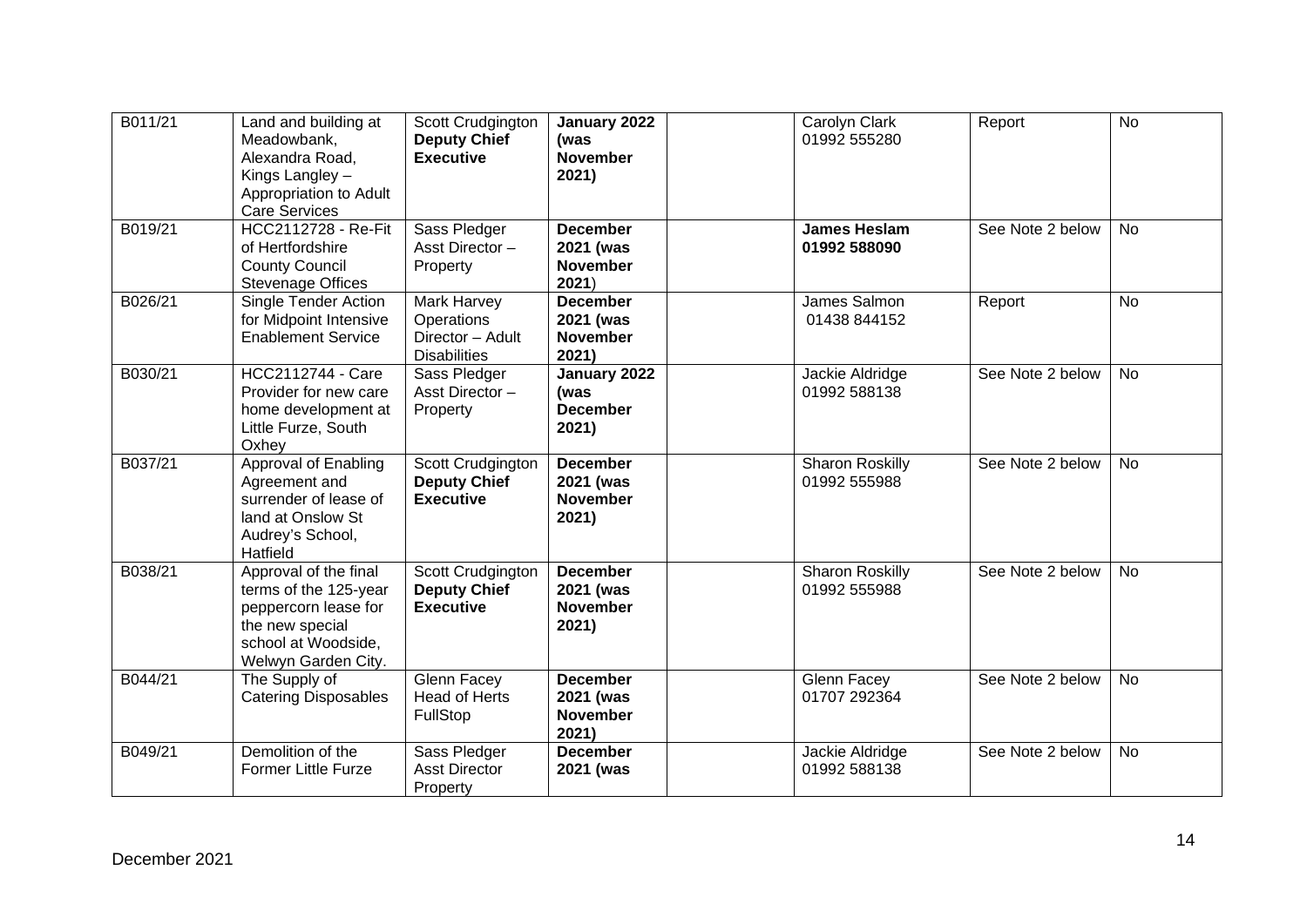|         | Primary School, South<br>Oxhey.                                                                                                                                                 |                                                                                  | <b>November</b><br>2021                                  |                                    |                  |           |
|---------|---------------------------------------------------------------------------------------------------------------------------------------------------------------------------------|----------------------------------------------------------------------------------|----------------------------------------------------------|------------------------------------|------------------|-----------|
| B056/21 | Contract Award for<br><b>Midpoint Intensive</b><br><b>Enablement Service</b>                                                                                                    | <b>Mark Harvey</b><br>Operations<br><b>Director Adult</b><br><b>Disabilities</b> | <b>December</b><br>2021 (was<br><b>November</b><br>2021) | James Salmon<br>01438 844152       | See Note 2 below | No        |
| B057/21 | <b>Award of Framework</b><br>for spot providers                                                                                                                                 | Chris Badger<br>Director of Adult<br><b>Care Services</b>                        | February 2022<br>(was<br>September<br>2021)              | Daisy Sanghera<br>01438 843391     | See Note 2 below | <b>No</b> |
| B061/21 | <b>Washroom Services</b><br>for all HCC sites -<br><b>Award of Contract</b>                                                                                                     | Sass Pledger<br><b>Asst Director</b><br>Property                                 | January 2022<br>(was<br><b>December</b><br>2021)         | Michael Cunningham<br>01992 556658 | See Note 2 below | <b>No</b> |
| B064/21 | Reinforced<br><b>Autoclaved Aerated</b><br>Concrete (RAAC)<br>repair and<br>replacement of roofs<br>containing this form of<br>concrete                                         | Sass Pledger<br>Asst Director-<br>Property                                       | January 2022<br>(was<br><b>December</b><br>2021)         | Jackie Aldridge<br>01992 588138    | See Note 2 below | <b>No</b> |
| B069/21 | <b>HCC2113017 - Batch</b><br>63 Cluster 2 - Hertford<br>St Andrews C of E<br>Primary School &<br><b>Wheatcroft Primary</b><br>School - Mechanical &<br><b>Electrical Works</b>  | Sass Pledger<br>Asst Director-<br>Property                                       | January 2022<br>(was<br><b>December</b><br>2021)         | Jackie Aldridge<br>01992 588138    | See Note 2 below | <b>No</b> |
| B070/21 | HCC2113018 - Batch<br>63 Cluster 3 - Coates<br>Way JMI and Nursery<br>School & London<br><b>Colney Primary</b><br>School & Nursery<br>Mechanical &<br><b>Electrical Works -</b> | Sass Pledger<br>Asst Director-<br>Property                                       | January 2022<br>(was<br><b>December</b><br>2021)         | Jackie Aldridge<br>01992 588138    | See Note 2 below | <b>No</b> |
| B071/21 | HCC2113019 -                                                                                                                                                                    | Sass Pledger                                                                     | January 2022<br>(was                                     | Jackie Aldridge<br>01992 588138    | See Note 2 below | <b>No</b> |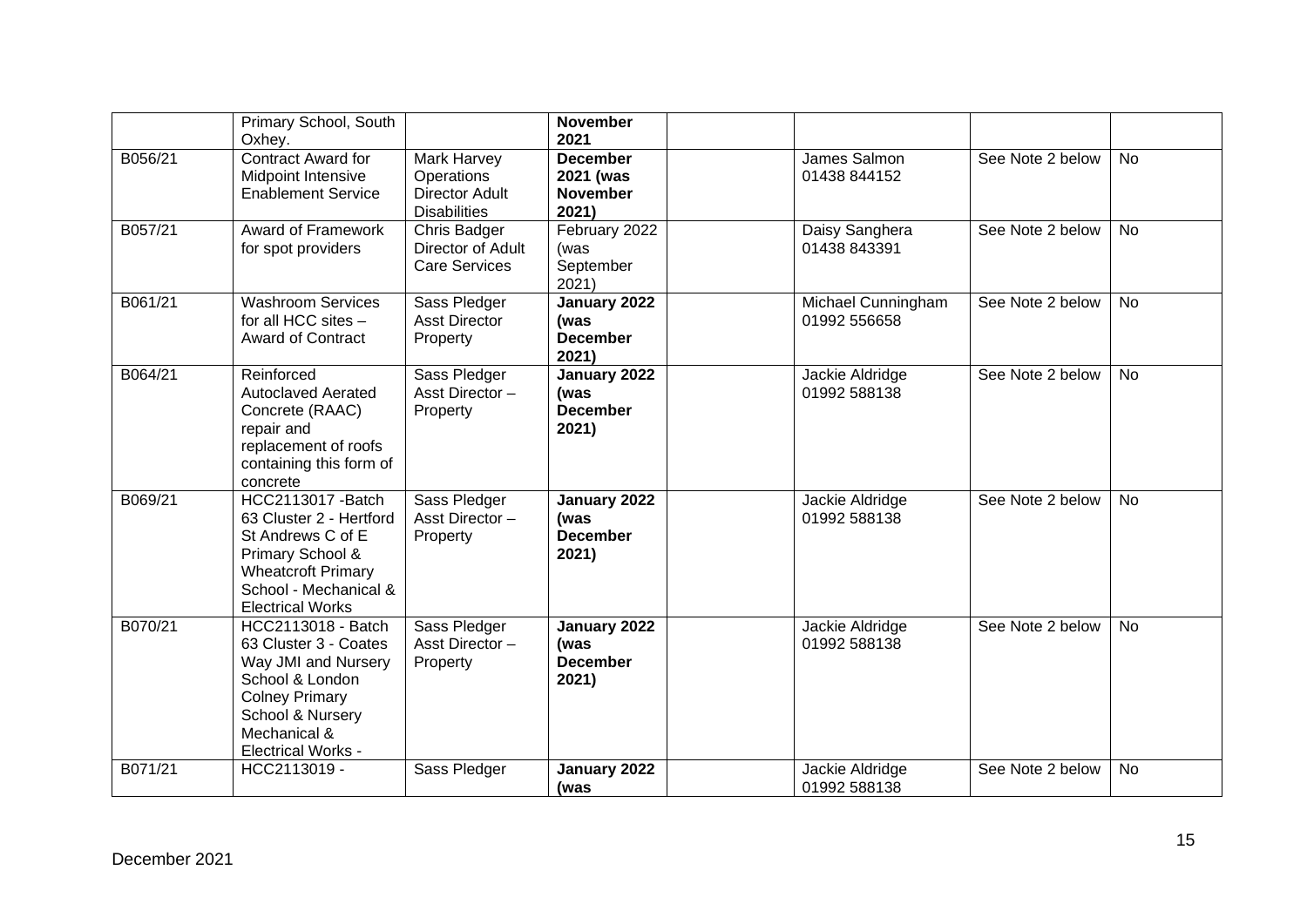|         | Batch 63 Cluster 4 -<br>Widford School &<br>Tonwell St Mary's C<br>of E Primary School -<br>Mechanical &<br><b>Electrical Works</b> | Asst Director-<br>Property                      | <b>December</b><br>2021)                         |                                     |                  |           |
|---------|-------------------------------------------------------------------------------------------------------------------------------------|-------------------------------------------------|--------------------------------------------------|-------------------------------------|------------------|-----------|
| B072/21 | HCC2113020 - Batch<br>63 Cluster 5 - South<br>Hill Primary School -<br>Mechanical &<br><b>Electrical Works</b>                      | Sass Pledger<br>Asst Director-<br>Property      | January 2022<br>(was<br><b>December</b><br>2021) | Jackie Aldridge<br>01992 588138     | See Note 2 below | <b>No</b> |
| B073/21 | HCC2113005 -<br>Batch 66 Cluster 1<br>Commonswood<br>School, Welwyn<br>Garden City - Roofing<br>Works                               | Sass Pledger<br>Asst Director-<br>Property      | January 2022<br>(was<br><b>December</b><br>2021) | Jackie Aldridge<br>01992 588138     | See Note 2 below | <b>No</b> |
| B074/21 | <b>HCC2113006 - Batch</b><br>66 Cluster 2 Roger de<br>Clare C of E (VC) First<br>& Nursery School,<br>Puckeridge - Roofing<br>Works | Sass Pledger<br>Asst Director-<br>Property      | January 2022<br>(was<br><b>December</b><br>2021) | Jackie Aldridge<br>01992 588138     | See Note 2 below | <b>No</b> |
| B075/21 | HCC2113007 - Batch<br>59 Cluster 1 Ickleford<br>Primary School,<br>Ickleford - Roofing<br><b>Works</b>                              | Sass Pledger<br>Asst Director-<br>Property      | January 2022<br>(was<br><b>December</b><br>2021  | Jackie Aldridge<br>01992 588138     | See Note 2 below | <b>No</b> |
| B076/21 | HCC2113008 - Batch<br>59 Cluster 2 Ashlyns<br>School, Berkhamsted<br>- Roofing Works                                                | Sass Pledger<br>Asst Director-<br>Property      | January 2022<br>(was<br><b>December</b><br>2021  | Jackie Aldridge<br>01992 588138     | See Note 2 below | <b>No</b> |
| B078/21 | The Supply Pulpboard                                                                                                                | Glenn Facey<br><b>Head of Herts</b><br>FullStop | December<br>2021 (was<br>October 2021)           | <b>Jake Grieves</b><br>01707 292498 | See Note 2 below | <b>No</b> |
| B079/21 | The Supply of<br><b>Laminating Pouches</b>                                                                                          | Glenn Facey<br><b>Head of Herts</b><br>FullStop | January 2022<br>(was October<br>2021)            | <b>Jake Grieves</b><br>01707 292498 | See Note 2 below | <b>No</b> |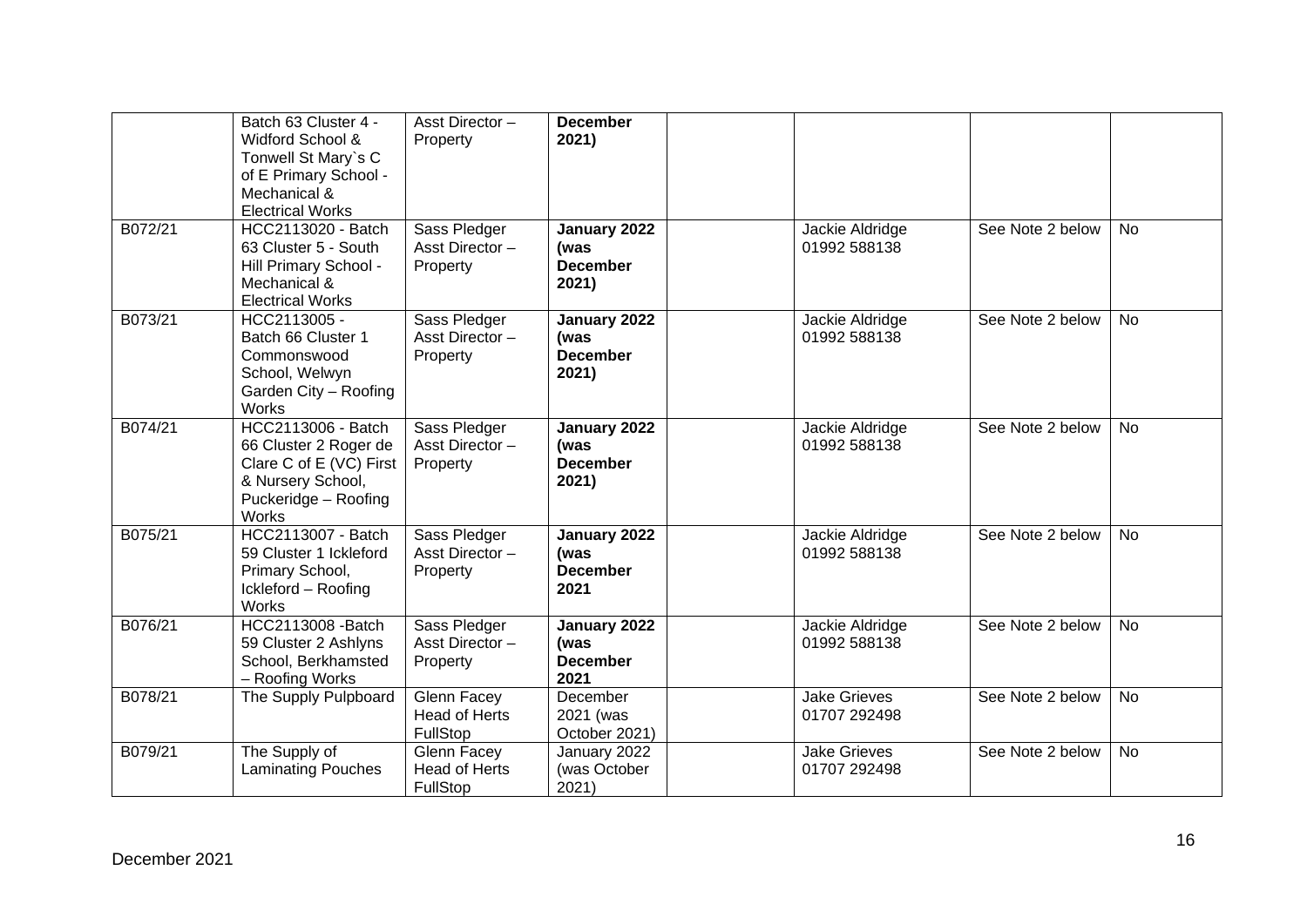| B085/21 | Provision of a<br>dynamic Purchase<br>System for School<br>Coach and Local Bus<br>Operators                                                                | <b>Trudie German</b><br>Development and<br>Technology<br>Manager | January 2022<br>(was October<br>2021)            | <b>Trudie German</b><br>01992 588640 | Report           | <b>No</b> |
|---------|------------------------------------------------------------------------------------------------------------------------------------------------------------|------------------------------------------------------------------|--------------------------------------------------|--------------------------------------|------------------|-----------|
| B089/21 | HCC2113182<br>Provision of<br>consultancy services<br>to Adult Care Services<br>construction projects                                                      | Sass Pledger<br>Asst Director-<br>Property                       | January 2022<br>(was<br><b>December</b><br>2021) | Jackie Aldridge<br>01992 588138      | See Note 2 below | <b>No</b> |
| B092/21 | <b>HCC2113175 - Kings</b><br>Langley Primary<br>School, Kings Langley<br>$-$ Batch 60 Cluster 1 $-$<br>Roofing Works                                       | Sass Pledger<br>Asst Director-<br>Property                       | January 2022<br>(was<br><b>December</b><br>2021) | Jackie Aldridge<br>01992 588138      | See Note 2 below | No        |
| B093/21 | HCC2113176 -<br>Andrews Lane<br>Primary School,<br>Cheshunt - Batch 64<br>Cluster 1 - Roofing<br><b>Works</b>                                              | Sass Pledger<br>Asst Director-<br>Property                       | January 2022<br>(was<br><b>December</b><br>2021) | Jackie Aldridge<br>01992 588138      | See Note 2 below | <b>No</b> |
| B094/21 | HCC2113177 -<br>Middleton School,<br>Ware - Batch 64<br>Cluster $2 -$ Roofing<br>Works                                                                     | Sass Pledger<br>Asst Director-<br>Property                       | January 2022<br>(was<br><b>December</b><br>2021) | Jackie Aldridge<br>01992 588138      | See Note 2 below | <b>No</b> |
| B095/21 | <b>HCC2113178 - Pixies</b><br>Hill Primary School,<br>Hemel Hempstead &<br>Garden Fields JMI<br>School, St Albans-<br>Batch 64 Cluster 3-<br>Roofing Works | Sass Pledger<br>Asst Director-<br>Property                       | January 2022<br>(was<br><b>December</b><br>2021) | Jackie Aldridge<br>01992 588138      | See Note 2 below | No        |
| B100/21 | HCC2113221 - The<br>Lea Primary School &<br>Nursery, Harpenden<br>& Malvern Way Infant<br>& Nursery School,                                                | Sass Pledger<br>Asst Director-<br>Property                       | January 2022<br>(was<br><b>December</b><br>2021) | Jackie Aldridge<br>01992 588138      | See Note 2 below | <b>No</b> |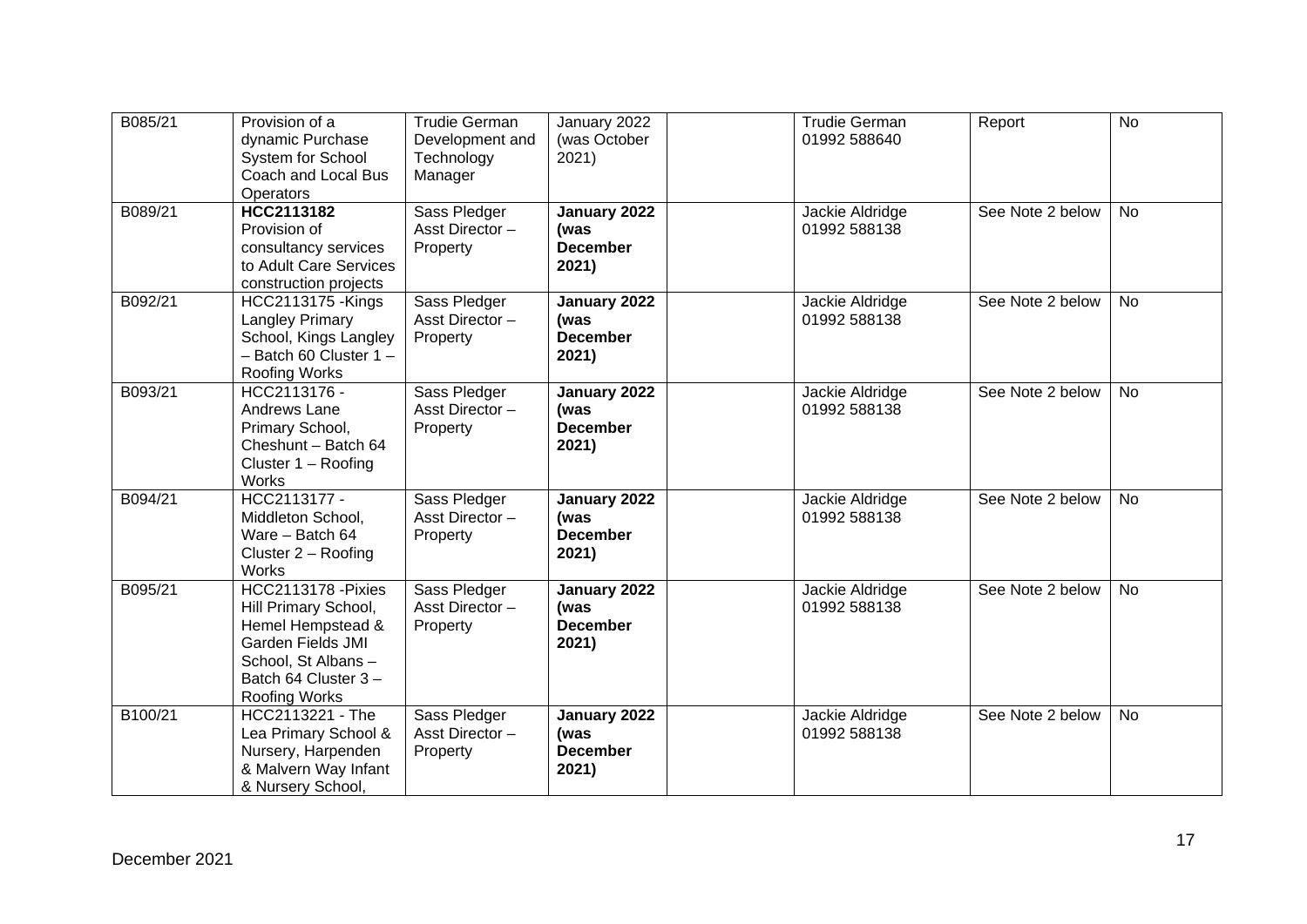|         | Croxley Green -<br>Roofing Works                                                                                                                                               |                                                                 |                                                  |                                      |                  |           |
|---------|--------------------------------------------------------------------------------------------------------------------------------------------------------------------------------|-----------------------------------------------------------------|--------------------------------------------------|--------------------------------------|------------------|-----------|
| B101/21 | HCC2113222 -<br>Icknield Infant &<br>Nursery School,<br>Letchworth - Roofing<br>Works                                                                                          | Sass Pledger<br>Asst Director-<br>Property                      | January 2022<br>(was<br><b>December</b><br>2021) | Jackie Aldridge<br>01992 588138      | See Note 2 below | <b>No</b> |
| B102/21 | <b>HCC2113223 - Chater</b><br>Junior School,<br>Watford - Roofing<br><b>Works</b>                                                                                              | Sass Pledger<br>Asst Director-<br>Property                      | January 2022<br>(was<br><b>December</b><br>2021) | Jackie Aldridge<br>01992 588138      | See Note 2 below | <b>No</b> |
| B103/21 | HCC2113250 -<br><b>Mandeville Primary</b><br>School,<br>Sawbridgeworth - 1<br>Form to 2 Form of<br>entry expansion<br>construction project<br>and associated<br>external works | Sass Pledger<br>Asst Director-<br>Property                      | January 2022<br>(was<br><b>December</b><br>2021) | Jackie Aldridge<br>01992 588138      | See Note 2 below | <b>No</b> |
| B104/21 | Award of a contract<br>for the provision of an<br><b>Employee Benefit</b><br>Platform with effect<br>from May 2022                                                             | Sally Hopper,<br>Director of<br>Human<br><b>Resources</b>       | December<br>2021                                 | Sally Hopper<br>01992 555692         | See Note 2 below | No        |
| B108/21 | Approval for capital<br>funding delivery of<br><b>Public Sector</b><br>Decarbonisation<br><b>Works Scheme Works</b><br>for Hertfordshire<br><b>County Council</b>              | <b>Steven Pilsworth</b><br><b>Director of</b><br><b>Finance</b> | January 2022<br>(was<br><b>November</b><br>2021) | <b>Julie Greaves</b><br>01992 555580 | Report           | <b>No</b> |
| B109/21 | The Provision of a<br>Delivery Service for<br><b>Herts FullStop</b>                                                                                                            | Glenn Facey<br>Head of Herts<br>FullStop                        | December<br>2021                                 | <b>Jake Grieves</b><br>01707 292498  | See Note 2 below | <b>No</b> |
| B110/21 | HCC2012497 -<br><b>Codicote Primary</b>                                                                                                                                        | Sass Pledger<br>Asst Director-<br>Property                      | January 2022<br>(was                             | Jackie Aldridge<br>01992 588138      | See Note 2 below | No        |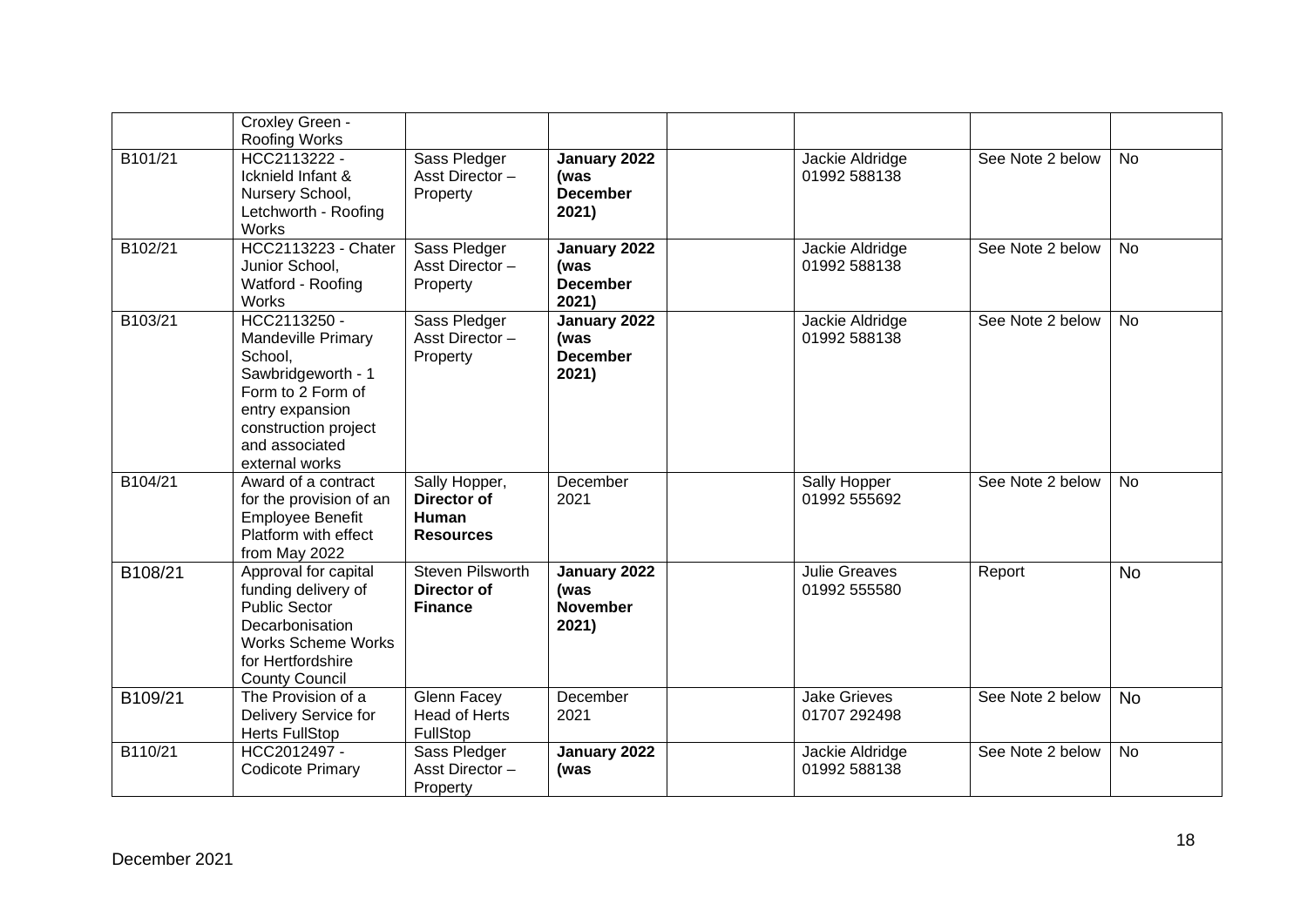|         | School - School<br>Expansion                                                                                                                                                                                                   |                                                              | <b>December</b><br>2021)                         |                                       |                  |           |
|---------|--------------------------------------------------------------------------------------------------------------------------------------------------------------------------------------------------------------------------------|--------------------------------------------------------------|--------------------------------------------------|---------------------------------------|------------------|-----------|
| B111/21 | HCC2113354 - Gilston<br>Primary - Commission<br>of design team<br>consultants                                                                                                                                                  | Sass Pledger<br>Asst Director-<br>Property                   | January 2022<br>(was<br><b>December</b><br>2021) | Jackie Aldridge<br>01992 588138       | See Note 2 below | <b>No</b> |
| B112/21 | Approval to the sale of<br>Land at former<br>Meriden School,<br>Harvest End, Watford                                                                                                                                           | Scott Crudgington<br><b>Deputy Chief</b><br><b>Executive</b> | December<br>2021                                 | <b>Neil Barker</b><br>01992 556075    | See Note 2 below | <b>No</b> |
| B113/21 | Approval to the sale of<br>2, Hibbert Avenue,<br>Watford                                                                                                                                                                       | Scott Crudgington<br><b>Deputy Chief</b><br><b>Executive</b> | December<br>2021                                 | John Doyle 01992<br>556896            | See Note 2 below | <b>No</b> |
| B114/21 | Approval to the sale of<br>59, Maytree Crescent,<br>Watford                                                                                                                                                                    | Scott Crudgington<br><b>Deputy Chief</b><br><b>Executive</b> | December<br>2021                                 | John Doyle 01992<br>556896            | See Note 2 below | <b>No</b> |
| B115/21 | Approval to the sale of<br>103, Sussex Road,<br>Watford                                                                                                                                                                        | Scott Crudgington<br><b>Deputy Chief</b><br><b>Executive</b> | December<br>2021                                 | John Doyle 01992<br>556896            | See Note 2 below | <b>No</b> |
| B116/21 | Approval to the sale of<br>34, Granville Road,<br>Watford                                                                                                                                                                      | Scott Crudgington<br><b>Deputy Chief</b><br><b>Executive</b> | December<br>2021                                 | John Doyle 01992<br>556896            | See Note 2 below | <b>No</b> |
| B117/21 | To negotiate an<br>extension of the<br>existing contract<br>between Hertfordshire<br>County Council and<br>Herts for Learning for<br>the provision of HfL<br>services and support<br>to Hertfordshire<br><b>County Council</b> | Simon Newland<br>Operations<br><b>Director</b>               | February 2022                                    | Juliet whitehead<br>07580743148       | Report           | <b>No</b> |
| B118/21 | To award of contract<br>for the provision a<br><b>Hertfordshire Sexual</b><br><b>Health Service</b>                                                                                                                            | <b>Jim McManus</b><br>Director of Public<br>Health           | February 2022                                    | <b>Melanie Turner</b><br>07812 324241 | See Note 2 below | <b>No</b> |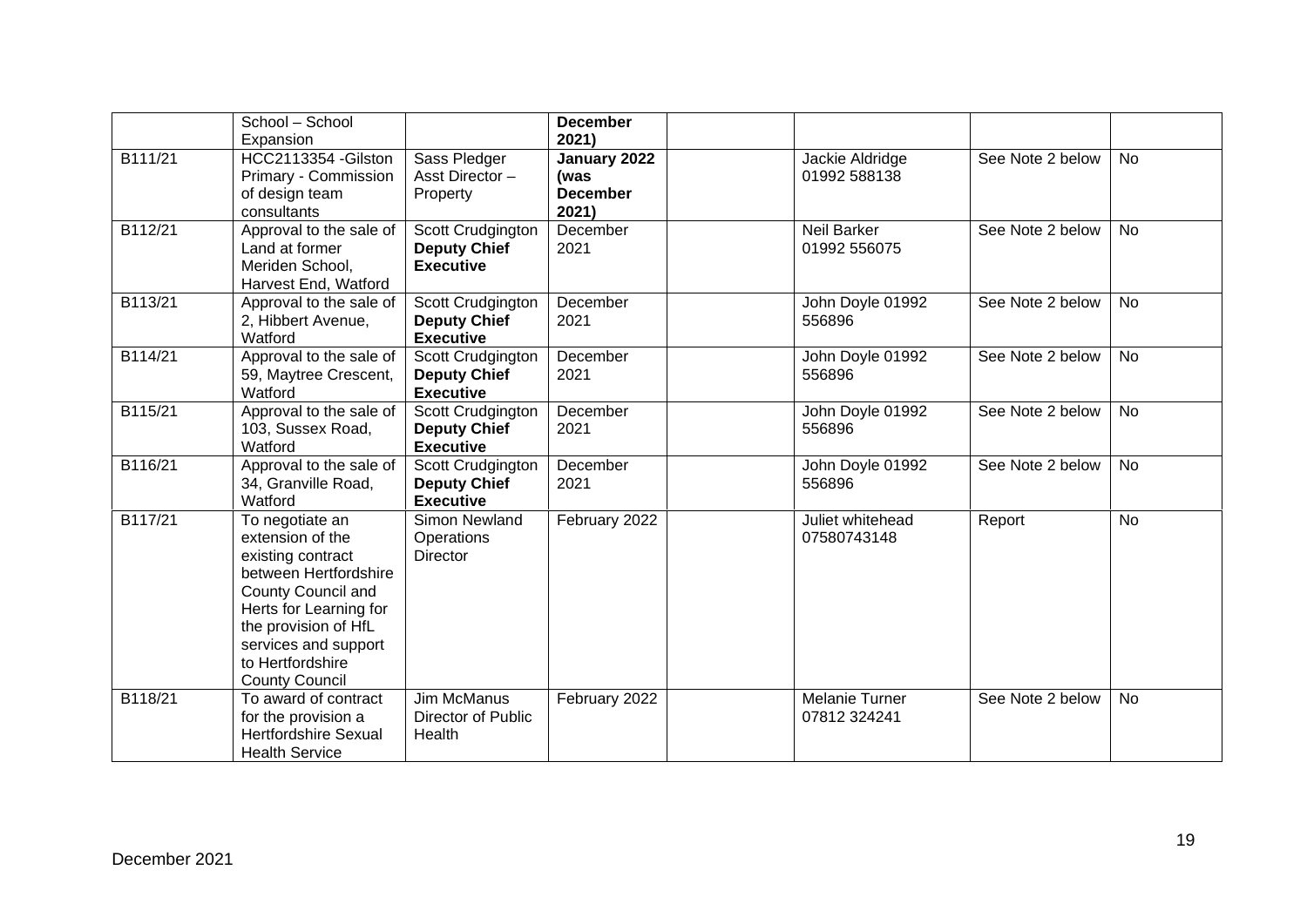| B119/21 | Deprivation of Liberty<br>Safeguards (DoLS)<br><b>Urgent Case Backlog</b><br>procurement                                                                                      | Mark Harvey,<br>Operations<br>Director, Adult<br><b>Care Services</b> | Not before 8<br>December<br>2021 | Nicole Cohen<br>01992 588403<br>Mel Donnelly<br>07580 743793 | See Note 2 below | <b>No</b> |
|---------|-------------------------------------------------------------------------------------------------------------------------------------------------------------------------------|-----------------------------------------------------------------------|----------------------------------|--------------------------------------------------------------|------------------|-----------|
| B120/21 | <b>Hertfordshire Carers</b><br><b>Strategy</b>                                                                                                                                | Chris Badger,<br><b>Director of Adult</b><br><b>Care Services</b>     | January 2022                     | <b>Ted Maddex</b><br>01438843574                             | Report           | <b>No</b> |
| B121/21 | Day opportunities-<br>grant allocations                                                                                                                                       | Chris Badger,<br><b>Director of Adult</b><br><b>Care Services</b>     | January 2022                     | <b>Ted Maddex</b><br>01438843574                             | Report           | <b>No</b> |
| B122/21 | <b>HCC2113430 - Little</b><br><b>Furze - Construction</b><br>of new care home<br>development                                                                                  | <b>Sass Pledger</b><br><b>Asst Director -</b><br><b>Property</b>      | January 2022                     | <b>Jackie Aldridge</b><br>01992 588138                       | See note 2       | <b>No</b> |
| B123/2  | HCC2113431 -<br><b>Procurement of</b><br><b>Water and Sewerage</b><br>Services"                                                                                               | <b>Sass Pledger</b><br><b>Asst Director -</b><br><b>Property</b>      | January 2022                     | <b>James Heslam</b><br>01992556658                           | See note 2       | <b>No</b> |
| B124/21 | HCC2113424 -<br><b>Buntingford First</b><br><b>School Temp</b><br><b>Accommodation</b>                                                                                        | <b>Sass Pledger</b><br><b>Asst Director -</b><br><b>Property</b>      | January 2022                     | <b>Jackie Aldridge</b><br>01992 588138                       | See note 2       | <b>No</b> |
| B125/21 | <b>HCC2113418 - The</b><br><b>Rivers Education</b><br><b>Support Centre,</b><br><b>Hoddesdon - Supply</b><br>& Installation<br><b>Primary Support</b><br><b>Base Building</b> | <b>Sass Pledger</b><br><b>Asst Director -</b><br><b>Property</b>      | January 2022                     | <b>Jackie Aldridge</b><br>01992 588138                       | See note 2       | <b>No</b> |
| B126/21 | HCC2113342 -<br><b>Buntingford School</b><br>- Construction of<br><b>New Net Zero</b><br><b>Carbon first school</b>                                                           | <b>Sass Pledger</b><br><b>Asst Director -</b><br><b>Property</b>      | January 2022                     | <b>Jackie Aldridge</b><br>01992 588138                       | See note 2       | <b>No</b> |
| B127/21 | Transport,<br>Infrastructure and<br><b>Planning Services</b>                                                                                                                  | Anthony<br><b>Boucher</b><br><b>Director</b>                          | January 2022                     | <b>Steve Johnson</b><br>01992 658126                         | <b>Report</b>    | <b>No</b> |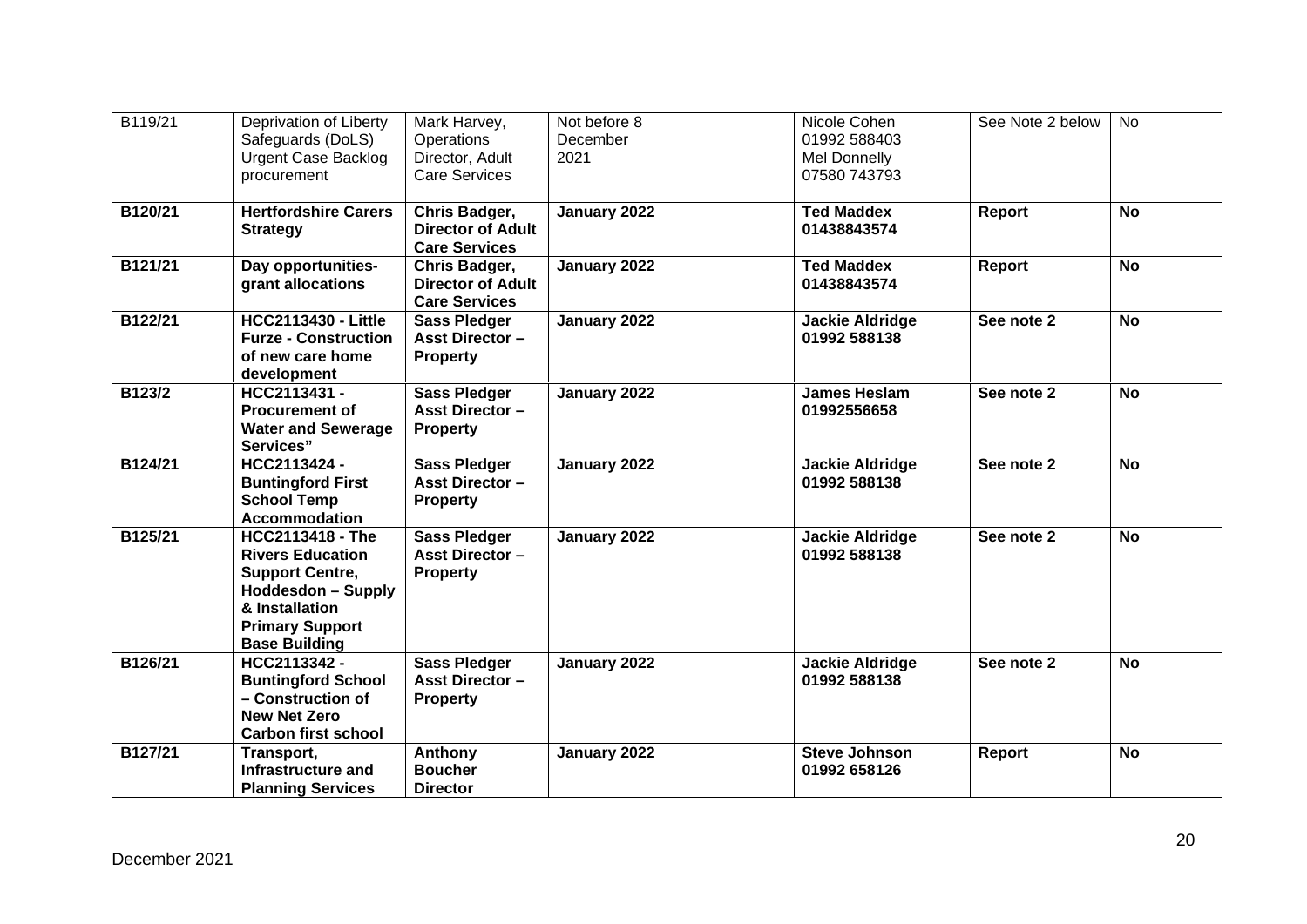|         | Framework 2022-23<br>Lots 1-7 Call Offs                                                                                                                                                                                                                                     | <b>Highways</b><br>Operations,<br><b>Environment &amp;</b><br><b>Infrastructure</b>      |                   |                                                                              |                     |           |
|---------|-----------------------------------------------------------------------------------------------------------------------------------------------------------------------------------------------------------------------------------------------------------------------------|------------------------------------------------------------------------------------------|-------------------|------------------------------------------------------------------------------|---------------------|-----------|
| B128/21 | Approval to the<br>terms of long<br>leasehold of Eastern<br><b>Playing Fields, Goffs</b><br>lane, Cheshunt                                                                                                                                                                  | <b>Scott</b><br>Crudgington<br><b>Deputy Chief</b><br><b>Executive</b>                   | January 2022      | <b>James Young</b><br>01992 556551                                           | See Note 4<br>below | <b>No</b> |
| B129/21 | <b>Inside Out Intensive</b><br><b>Coaching Service for</b><br><b>Children in Care</b>                                                                                                                                                                                       | Marion Ingram,<br><b>Operations</b><br>Director,<br><b>Specialist</b><br><b>Services</b> | February<br>2022  | <b>Lynn Knowles</b><br>07740918847                                           | <b>Report</b>       | <b>No</b> |
| B130/21 | <b>Procurement of a</b><br><b>Multi-Provider</b><br><b>Framework</b><br>agreement for the<br>provision of learning<br>opportunities,<br>products and<br>interventions on<br>behalf of Adult Care<br><b>Services Workforce</b><br>Development and<br><b>Partnership Team</b> | Chris Badger,<br><b>Executive</b><br><b>Director Adult</b><br><b>Care Services</b>       | February<br>2022  | <b>Mark Gwynne</b><br>07580 743004                                           | Report              | <b>No</b> |
| B131/21 | The provision of a<br><b>Minor Works service</b><br>of grounds<br>maintenance and<br>maintenance<br>services                                                                                                                                                                | <b>Glenn Facey</b><br><b>Head of Herts</b><br><b>FullStop</b>                            | <b>March 2022</b> | <b>Paul Bishop</b><br>01707292384                                            | See Note 2<br>below | <b>No</b> |
| B132/31 | The provision of<br><b>Building Cleaning</b><br>Service for the<br>renewal of the West<br>of county education                                                                                                                                                               | <b>Glenn Facey</b><br><b>Head of Herts</b><br><b>FullStop</b>                            | <b>March 2022</b> | <b>Elaine Fletcher</b><br>0781066699<br><b>Muddasir Shah</b><br>01707 281538 | See note 2          | <b>No</b> |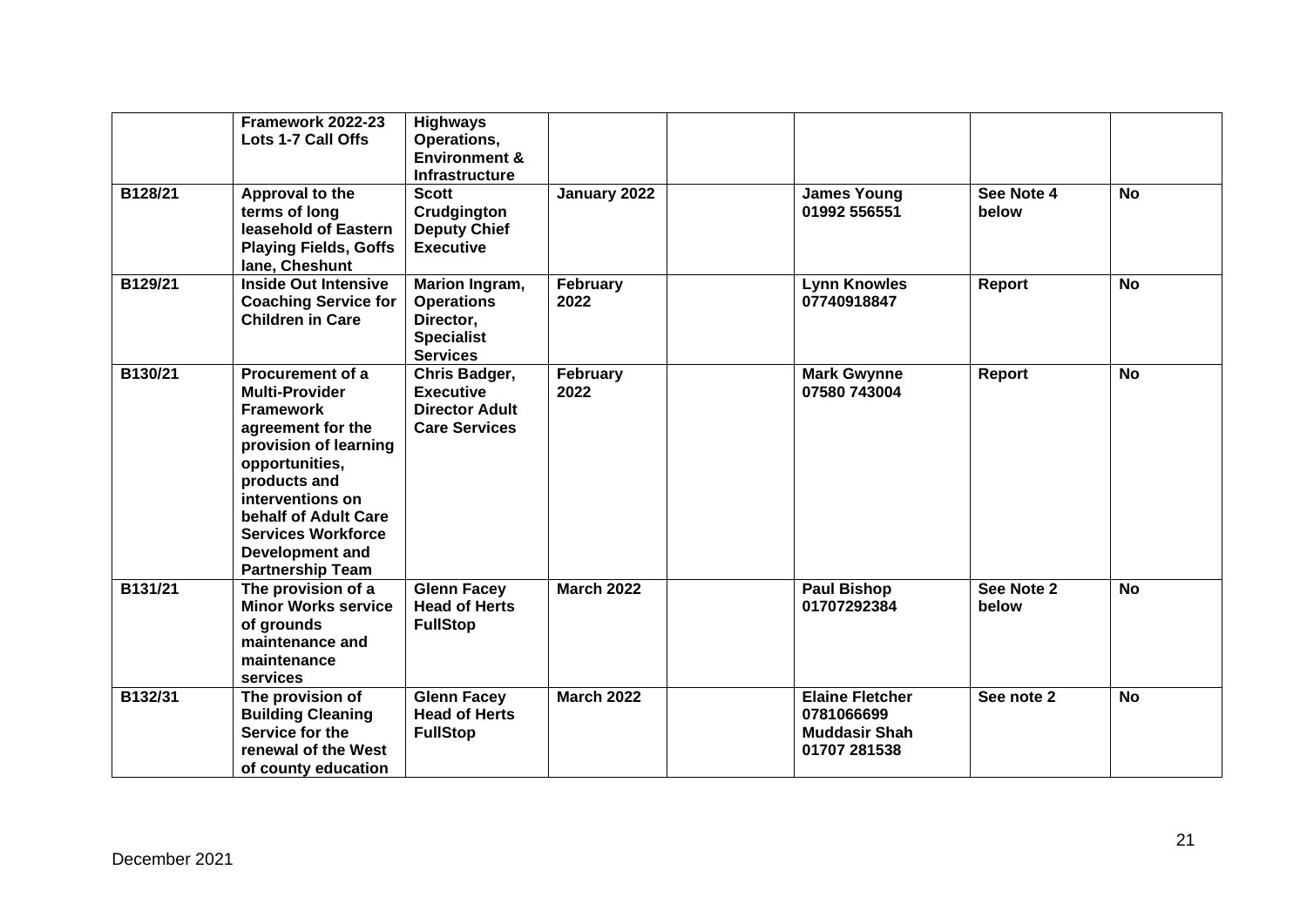|         | package of primary<br>schools (West A)                                                                                                                                         |                                                               |                   |                                                                              |            |           |
|---------|--------------------------------------------------------------------------------------------------------------------------------------------------------------------------------|---------------------------------------------------------------|-------------------|------------------------------------------------------------------------------|------------|-----------|
| B133/21 | The provision of<br><b>Building Cleaning</b><br>Service for the<br>renewal of the West<br>of county education<br>package of primary<br>schools (West B)                        | <b>Glenn Facey</b><br><b>Head of Herts</b><br><b>FullStop</b> | <b>March 2022</b> | <b>Elaine Fletcher</b><br>0781066699<br><b>Muddasir Shah</b><br>01707 281538 | See note 2 | <b>No</b> |
| B134/21 | The provision of<br><b>Building Cleaning</b><br>Service for the<br>renewal of the West<br>of county education<br>package of primary<br>schools (West C)                        | <b>Glenn Facey</b><br><b>Head of Herts</b><br><b>FullStop</b> | <b>March 2022</b> | <b>Elaine Fletcher</b><br>0781066699<br><b>Muddasir Shah</b><br>01707 281538 | See note 2 | <b>No</b> |
| B135/21 | The provision of<br><b>Building Cleaning</b><br>Service for the<br>renewal of the West<br>of county education<br>package of primary<br>schools (West D)                        | <b>Glenn Facey</b><br><b>Head of Herts</b><br><b>FullStop</b> | <b>March 2022</b> | <b>Elaine Fletcher</b><br>0781066699<br><b>Muddasir Shah</b><br>01707 281538 | See note 2 | <b>No</b> |
| B136/21 | The provision of<br><b>Building Cleaning</b><br>Service for the<br>renewal of the<br><b>Bishops Stortford</b><br>education package<br>of primary schools<br>(East of County E) | <b>Glenn Facey</b><br><b>Head of Herts</b><br><b>FullStop</b> | <b>March 2022</b> | <b>Elaine Fletcher</b><br>0781066699<br><b>Muddasir Shah</b><br>01707 281538 | See note 2 | No        |

**Notes:** 

1. CBC contract = on behalf of 17 local authority members of the Central Buying Consortium

2. Quality and price evaluation derived from tenderers' submissions *(which may contain exempt information and if so will not be available for public inspection)*

3. Collaborative contract with one or more authorities (not a CBC contract)<br>4. Part II (due to 'Information relating to the financial or business affairs of a

Part II (due to 'Information relating to the financial or business affairs of any particular person (including the Council')".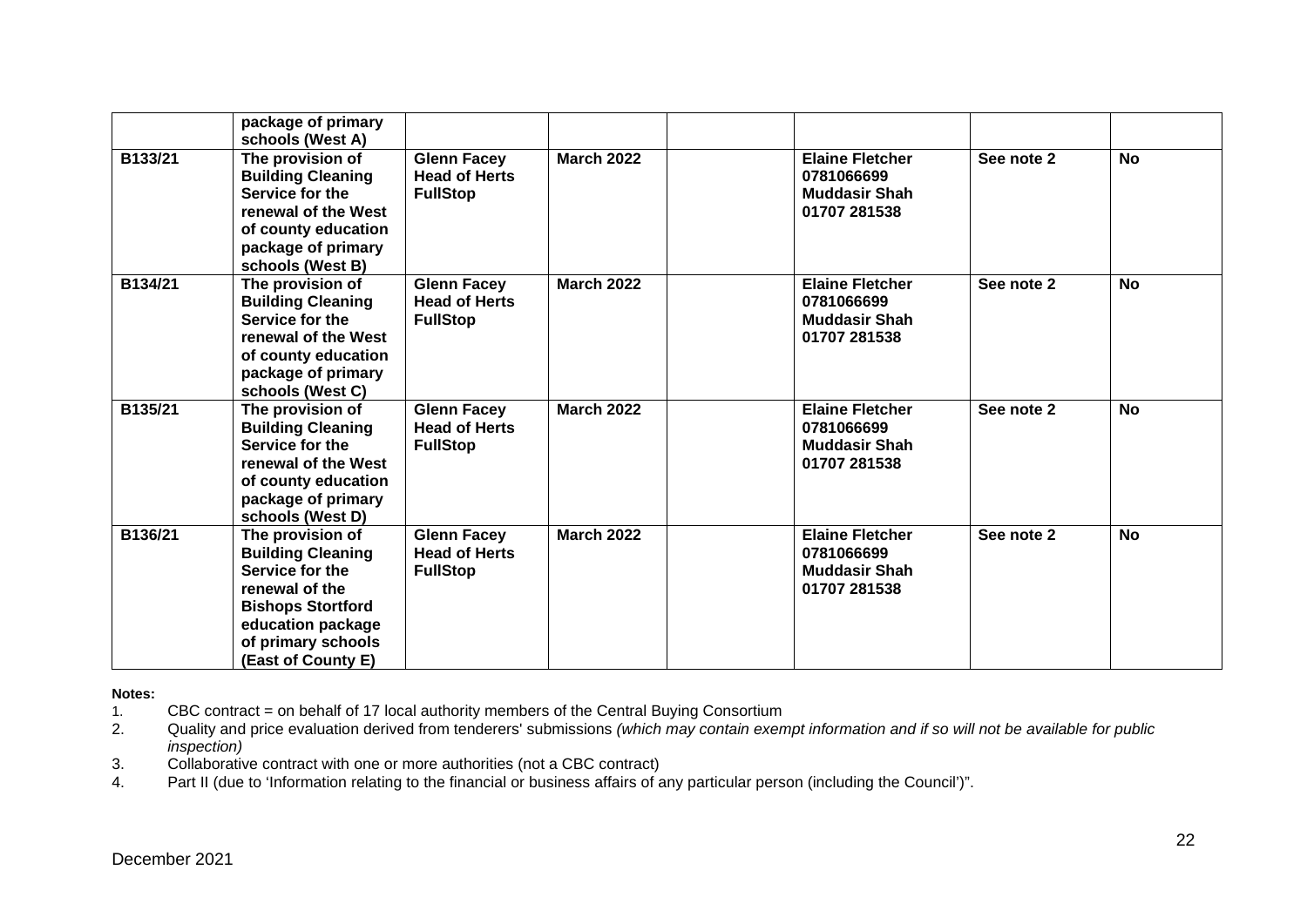If you have any general enquiries about this Forward Plan - contact Michelle Diprose, Democratic Services Officer, 01992 555566 Email: <u>michelle.diprose@hertfordshire.gov.uk</u> or Deborah Jeffery, Assistant Manager, Democratic Services, 01992 555563 Email: [deborah.jeffery@hertfordshire.gov.uk](mailto:deborah.jeffery@hertfordshire.gov.uk)

**QUENTIN BAKER, DIRECTOR OF LAW & GOVERNANCE**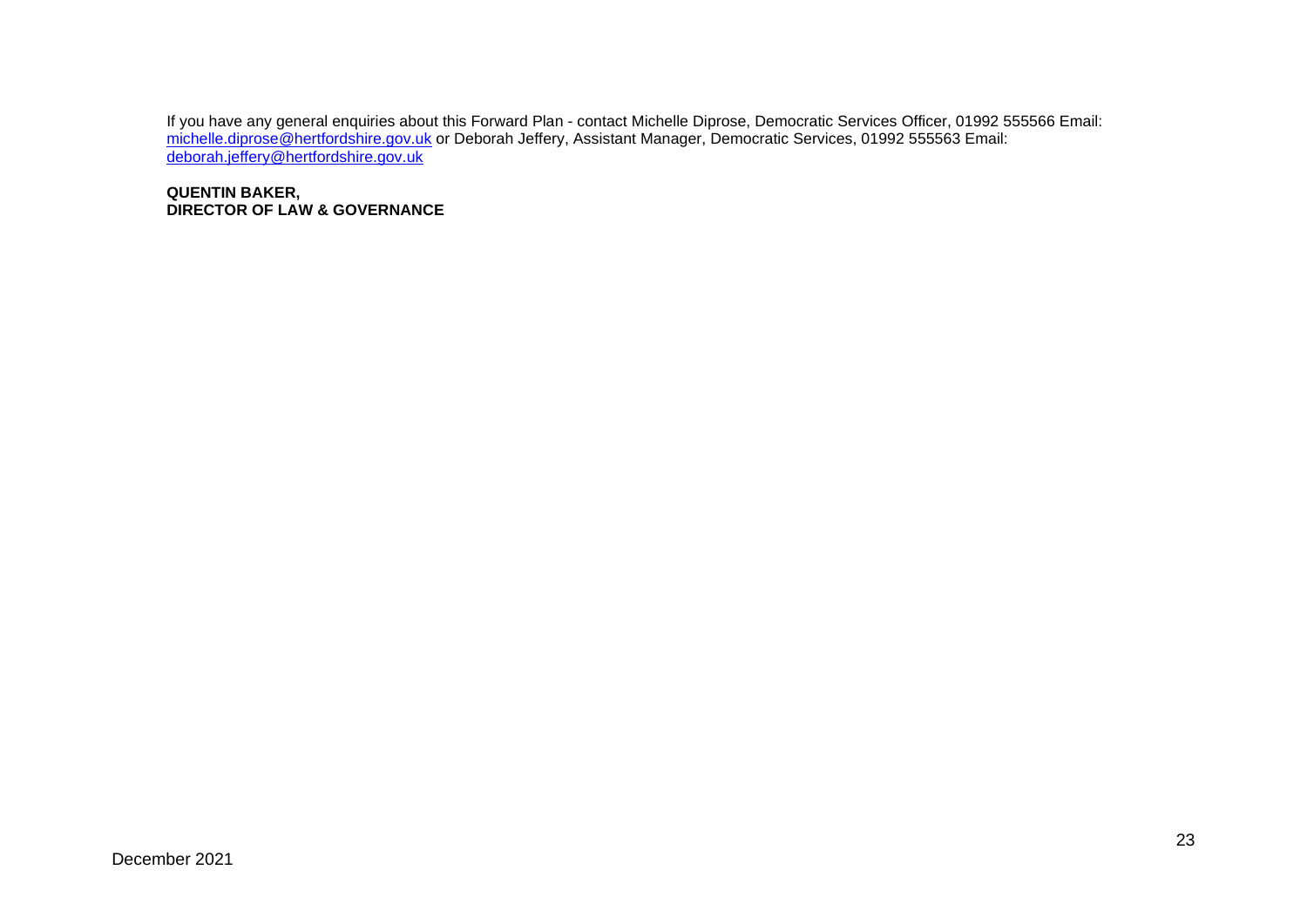

## **HERTFORDSHIRE COUNTY COUNCIL**

**FORWARD PLAN Notice of (a) key and other decisions likely to be made on behalf of the County Council by Cabinet, (b) key decisions likely to be made on behalf of the County Council by Officers and (c) decisions on Traffic Regulation Orders likely to be made by Officers on behalf of the County Council in the period 1 January 2022 – 30 April 2022** 

# **Published: 1 December 2021**

[Note: Key decisions and other decisions due to be reached in December 2021 but not yet made remain listed (notice of these items was given in the Forward Plan issued on 2 November 2021)]

## **TRAFFIC REGULATION ORDERS**

| <b>Broxbourne</b>                                                                                                                                                                                                                                                                                                                                                                                                                                                                               |                                                                                                                                                                                                                                                                                                                                                                                                                 |
|-------------------------------------------------------------------------------------------------------------------------------------------------------------------------------------------------------------------------------------------------------------------------------------------------------------------------------------------------------------------------------------------------------------------------------------------------------------------------------------------------|-----------------------------------------------------------------------------------------------------------------------------------------------------------------------------------------------------------------------------------------------------------------------------------------------------------------------------------------------------------------------------------------------------------------|
| Location                                                                                                                                                                                                                                                                                                                                                                                                                                                                                        | <b>Proposed Restriction</b>                                                                                                                                                                                                                                                                                                                                                                                     |
| No current schemes                                                                                                                                                                                                                                                                                                                                                                                                                                                                              |                                                                                                                                                                                                                                                                                                                                                                                                                 |
| <b>East Herts</b>                                                                                                                                                                                                                                                                                                                                                                                                                                                                               |                                                                                                                                                                                                                                                                                                                                                                                                                 |
| Location                                                                                                                                                                                                                                                                                                                                                                                                                                                                                        | <b>Proposed Restriction</b>                                                                                                                                                                                                                                                                                                                                                                                     |
| Anchor Street & Unnamed Roads, Bishop's Stortford<br>A602 Watton-at-Stone Bypass<br>Maidenhead Street, Hertford<br>Various Roads, Sawbridgeworth<br>West Road, Sawbridgeworth<br>Bullfields, Sawbridgeworth<br>Fairway, Sawbridgeworth<br>London Road, Crouch Gardens etc, Buntingford<br>Thieves Lane / The Ridgeway, Hertford<br>North Road, Hertford<br>High Street / Stevenage Road, Walkern<br>High Street, Puckeridge, The Tannery etc Buntingford<br>Whittington Way, Bishop's Stortford | Goods Vehicle Loading Bay, 20mph Speed Limit, Bus Gate<br>50mph Speed Limit<br><b>Restricted Zone</b><br>20mph Speed Limit<br><b>Waiting Restrictions</b><br><b>Waiting Restrictions</b><br><b>Waiting Restrictions</b><br>20mph Speed Limit Zone<br><b>Experimental Waiting Restrictions</b><br><b>Waiting Restrictions</b><br><b>Waiting Restrictions</b><br><b>Waiting Restrictions</b><br>Cycle Track Order |
| Cambridge Road, Old Standon Hill & Barleymead                                                                                                                                                                                                                                                                                                                                                                                                                                                   | <b>Waiting Restrictions</b>                                                                                                                                                                                                                                                                                                                                                                                     |
| Way, Puckeridge<br>Various Roads, Bengeo                                                                                                                                                                                                                                                                                                                                                                                                                                                        | 20 Speed Limit                                                                                                                                                                                                                                                                                                                                                                                                  |
| <b>Dacorum</b>                                                                                                                                                                                                                                                                                                                                                                                                                                                                                  |                                                                                                                                                                                                                                                                                                                                                                                                                 |
| Location                                                                                                                                                                                                                                                                                                                                                                                                                                                                                        | <b>Proposed Restriction</b>                                                                                                                                                                                                                                                                                                                                                                                     |
| Dundale Road, Tring<br>Wingrave Road / Sutton Close, Tring<br>New Mill Terrace / Pheasant Close etc, Tring                                                                                                                                                                                                                                                                                                                                                                                      | <b>Waiting Restrictions</b><br><b>Waiting Restrictions</b><br><b>Waiting Restrictions</b>                                                                                                                                                                                                                                                                                                                       |